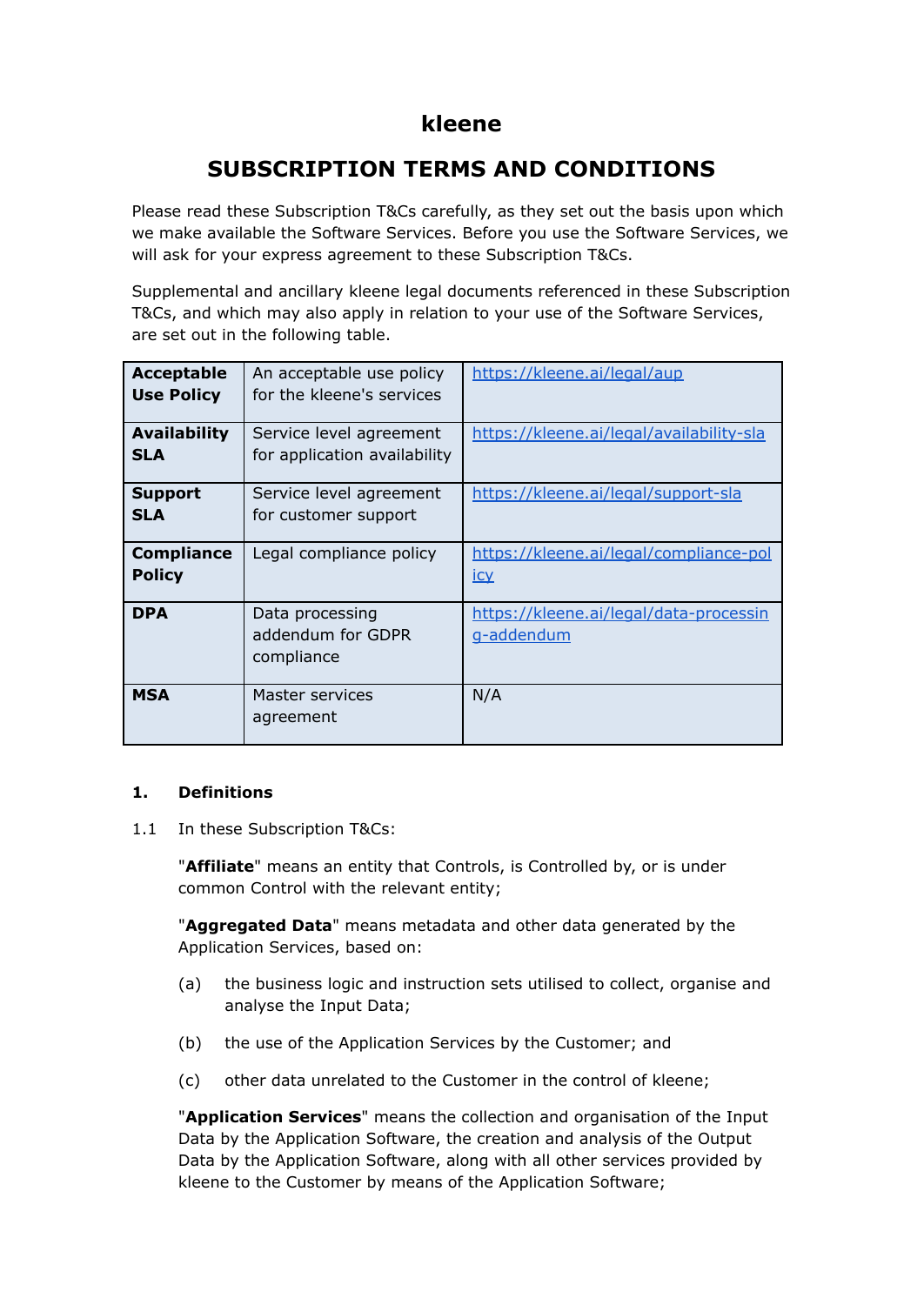"**Application Software**" means kleene's proprietary software system for the collection, organisation and analysis of data, as it may be updated from time to time by kleene, including the connectors that interact with the software for the Data Sources, but excluding the software for the Data Sources and excluding the software for the Data Warehouse;

# "**Charges**" means:

- (a) the fees and charges specified in an Order Form that are payable by the Customer to kleene with respect to the Software Services (including fees and charges for Credits); and
- (b) any other amounts payable by the Customer to kleene under the Contract Documents with respect to a Subscription;

"**Confidential Information**" means kleene Confidential Information and the Customer Confidential Information;

"**Contract Documents**" means, with respect to a Subscription:

- (a) these Subscription T&Cs;
- (b) the applicable Order Form;
- (c) the Availability SLA and the Support SLA;
- (d) the Acceptable Use Policy and the Compliance Policy;
- (e) the DPA;
- (f) any MSA executed by the parties; and
- (g) any other kleene legal documents that any of the foregoing documents expressly state shall apply to the Subscription;

"**Control**" means the legal power to control (directly or indirectly) the management of an entity (and "**Controlled**" should be construed accordingly);

"**Credits**" means credits purchased by the Customer from kleene, whether as part of a subscription or bolt-on package, or on an additional usage basis, for the purpose of enabling the use of the Data Warehouse Services;

"**Customer**" means the company or other legal person specified in the applicable Order Form that is granted a right to use the Software Services by kleene under these Subscription T&Cs;

### "**Customer Confidential Information**" means:

(a) any information disclosed by or on behalf of the Customer to kleene during a Subscription Term (whether disclosed in writing, orally or otherwise) that at the time of disclosure was marked or described as "confidential" or should have been understood by kleene (acting reasonably) to be confidential;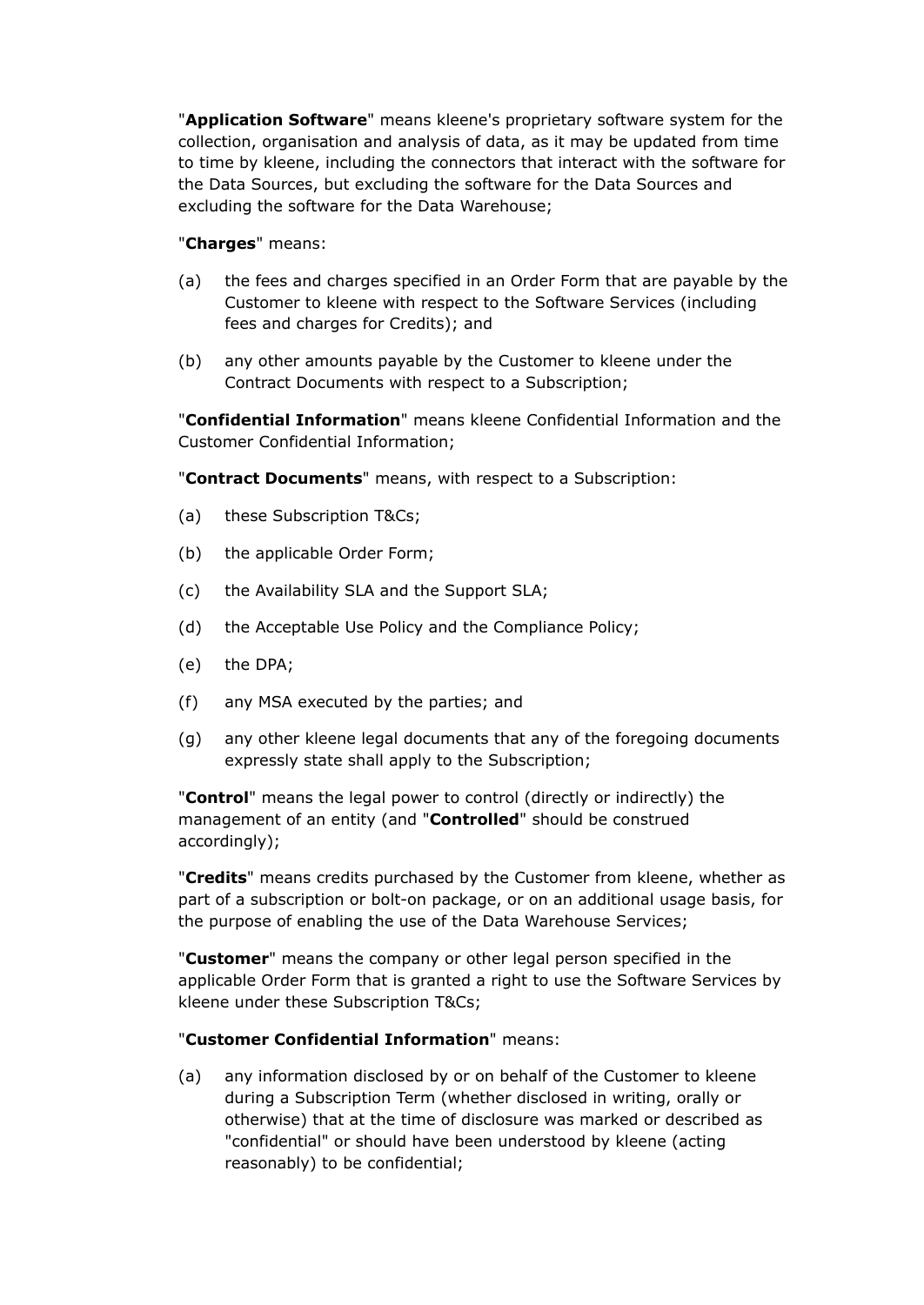- (b) the Customer Data; and
- (c) the Customer Personal Data;

"**Customer Data**" means the Input Data and the Output Data, excluding any Aggregated Data;

"**Customer Group**" means the Customer and all Affiliates of the Customer;

"**Customer Indemnity Event**" has the meaning given to it in Clause 14.3;

"**Customer Personal Data**" has the meaning given to it in the DPA;

"**Data Source**" means a software application, or a module or subsystem of a software application, that is linked to the Application Services using a connector by or upon the instructions of the Customer and that provides or is intended to provide Input Data to the Application Services or make available Input Data for collection by the Application Services;

"**Data Warehouse**" means the platform used to store the Input Data and Output Data and by means of which the Customer can access and query the Output Data, as specified in the applicable Order Form;

"**Data Warehouse Rules**" means those rules relating to the use of the Data Warehouse Services set out in:

- (a) these Subscription T&Cs;
- (b) the Acceptable Use Policy; and
- (c) the legal documentation published by Snowflake on the Snowflake website from time to time ([https://www.snowflake.com/legal/\)](https://www.snowflake.com/legal/);

"**Data Warehouse Services**" means data storage and access services for the Customer Data provided by kleene to the Customer using the Data Warehouse, if any; the Customer acknowledges that:

- (a) kleene shall have no obligation to provide the Data Warehouse Services unless the parties have expressly agreed to the provision of Data Warehouse Services in an Order Form; and
- (b) although kleene uses Snowflake as the provider of the underlying technology and services for the Data Warehouse Services, kleene shall be contractually responsible to the Customer for the provision of the Data Warehouse Services;

"**Early Access**" means access to any software program, feature, functionality, module and/or service made available by kleene to the Customer on an early access basis, including all access that is specified by kleene as early access, alpha or beta access;

"**Effective Date**" means the date upon which the applicable Order Form is agreed by the parties (which may, for example, be by means of a signed document, a written acceptance or an online consent process);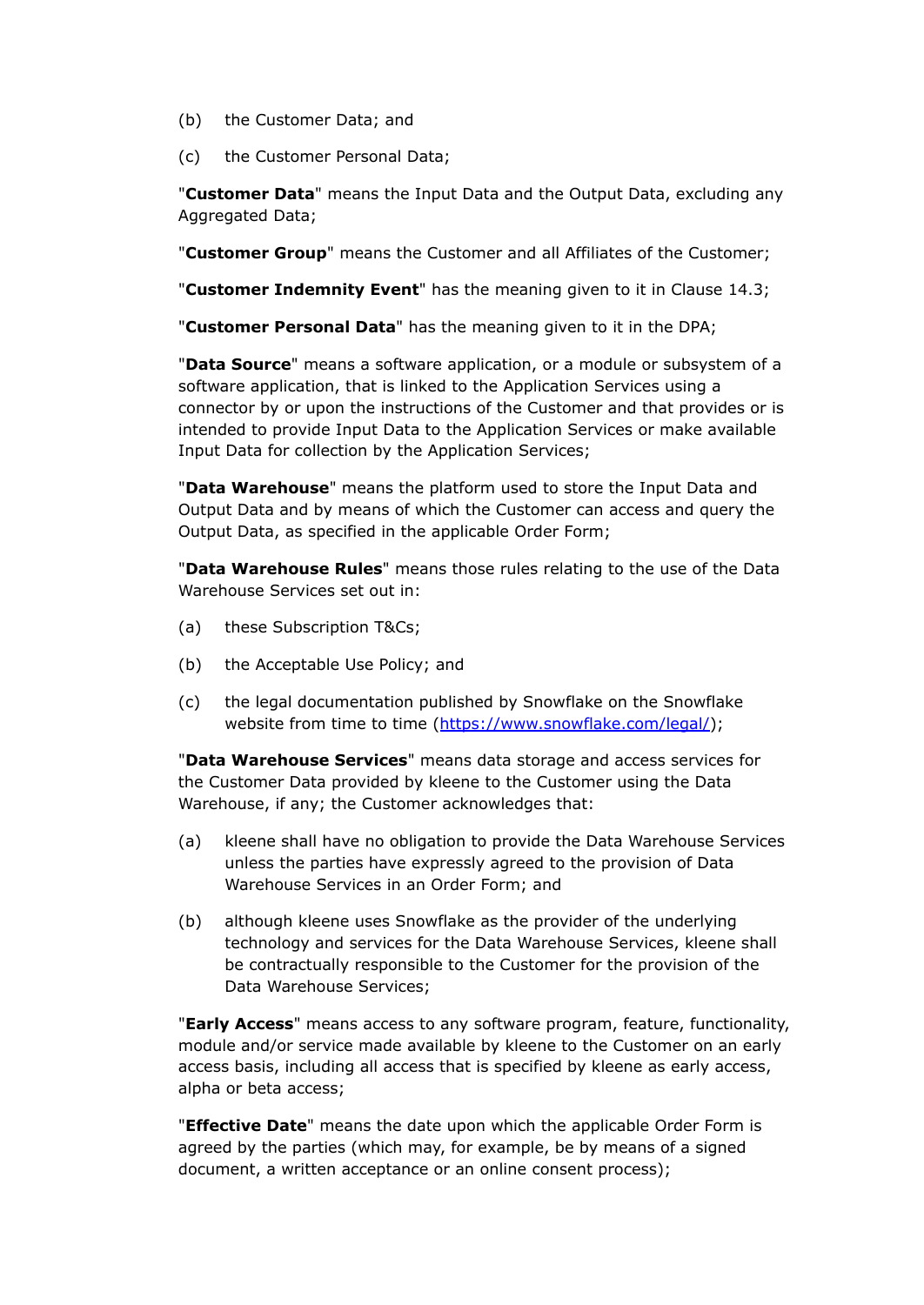"**Expert**" means a person appointed under Clause 21 to resolve a Technical Dispute between the parties;

"**Free Access**" means use of Software Services where the Customer has not paid or undertaken to pay any Charges in consideration for such use, including:

- (a) use of the Software Services during a proof-of-concept period or a time-limited trial; and
- (b) access to a feature-limited free tier of Software Services;

"**Force Majeure Event**" means an event, or a series of related events, that is outside the reasonable control of the party affected (including failures of the internet or any public telecommunications network, hacker attacks, denial of service attacks, virus or other malicious software attacks or infections, power failures, industrial disputes affecting any third party, changes to the law, disasters, epidemics, pandemics, explosions, fires, floods, riots, terrorist attacks and wars);

"**Input Data**" means all data that are supplied by or on behalf of the Customer, or by means established by the Customer, for storage on and/or processing by the Application Services, or that are collected by the Application Services for these purposes;

"**Intellectual Property Rights**" means all intellectual property rights wherever in the world, whether registrable or unregistrable, registered or unregistered, including any application or right of application for such rights (and these "intellectual property rights" include copyright and related rights, database rights, confidential information, trade secrets, know-how, business names, trade names, trade marks, service marks, passing off rights, unfair competition rights, patents, petty patents, utility models and rights in designs);

"**kleene**" means Minoro Ltd (trading as kleene and kleene.ai), a company incorporated in England and Wales (registration number 10657177) having its registered office at 11 Bracken Place, Bedford, United Kingdom, MK41 0TG;

# "**kleene Confidential Information**" means:

- (a) any information disclosed by or on behalf of kleene to the Customer during a Subscription Term (whether disclosed in writing, orally or otherwise) that at the time of disclosure was marked or described as "confidential" or should have been understood by the Customer (acting reasonably) to be confidential;
- (b) the financial terms of each Order Form;
- (c) any information relating to other customers of kleene that is disclosed by kleene to the Customer; and
- (d) any information relating to the business plans or technical plans of kleene that is disclosed by kleene to the Customer;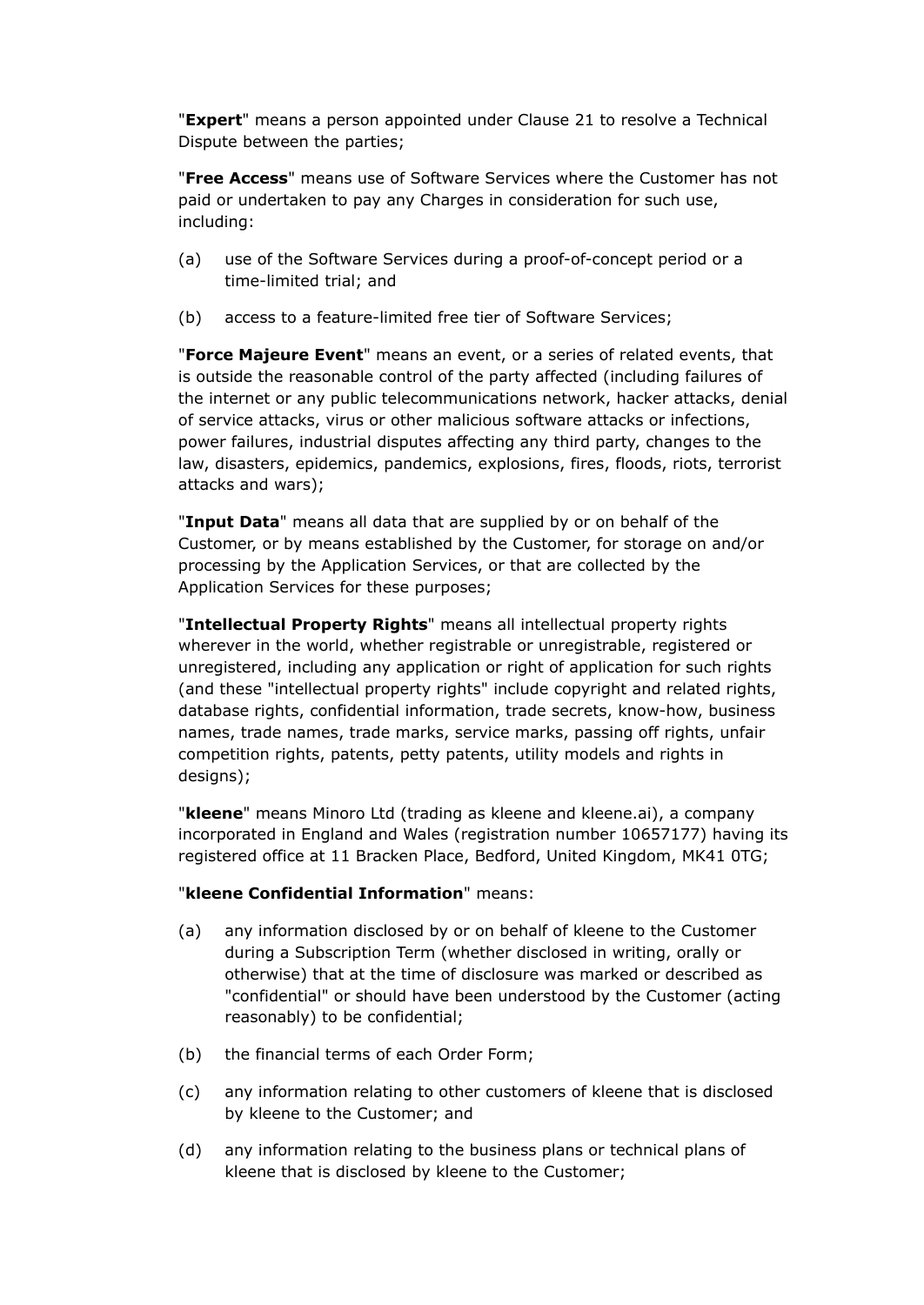"**kleene Indemnity Event**" has the meaning given to it in Clause 14.1;

"**kleene Website**" means the website published by kleene at <https://kleene.ai> and any successor website published by kleene from time to time;

"**New Connector**" has the meaning given to it in Clause 3.10;

"**Order Form**" means an order form for the Software Services (with or without professional services) agreed in writing by kleene and the Customer;

"**Output Data**" means data generated by the Application Services from the Input Data and stored in the Data Warehouse;

"**Renewal Date**" means, with respect to a Subscription, the date upon the next following Subscription Period to which the Customer is contractually committed begins, where that commitment arises as a result of:

- (a) the Customer expressly agreeing to the continuation of the Subscription into that Subscription Period; or
- (b) the Customer ceasing to have any rights to terminate the Subscription for convenience before the end of that Subscription Period;

"**Reseller**" has the meaning given to it in Clause 8.9;

"**Reseller-Customer Contract**" has the meaning given to it in Clause 8.9;

"**Snowflake**" means Snowflake Inc and its Affiliates;

"**Software Services**" means the Application Services and, if they are provided or to be provided by kleene in accordance with an Order Form, the Data Warehouse Services;

"**Source Code**" means the Application Software code in human-readable form or any part of the Application Software code in human-readable form, including code compiled to create the Application Software or decompiled from the Application Software, but excluding interpreted code comprised in the Application Software;

"**Start Date**" means the date specified as such in an Order Form;

"**Subscription**" means a contract, made under an Order Form incorporating these Subscription T&Cs, for the provision of the Software Services;

"**Subscription Period**" means a period of the length specified in the applicable Order Form (or if this is not specified in the applicable Order Form, a period of 12 months) beginning on:

- (a) the Start Date; or
- (b) at the end of a previous Subscription Period;

"**Subscription T&Cs**" means these subscription terms and conditions, including any amendments to them from time to time: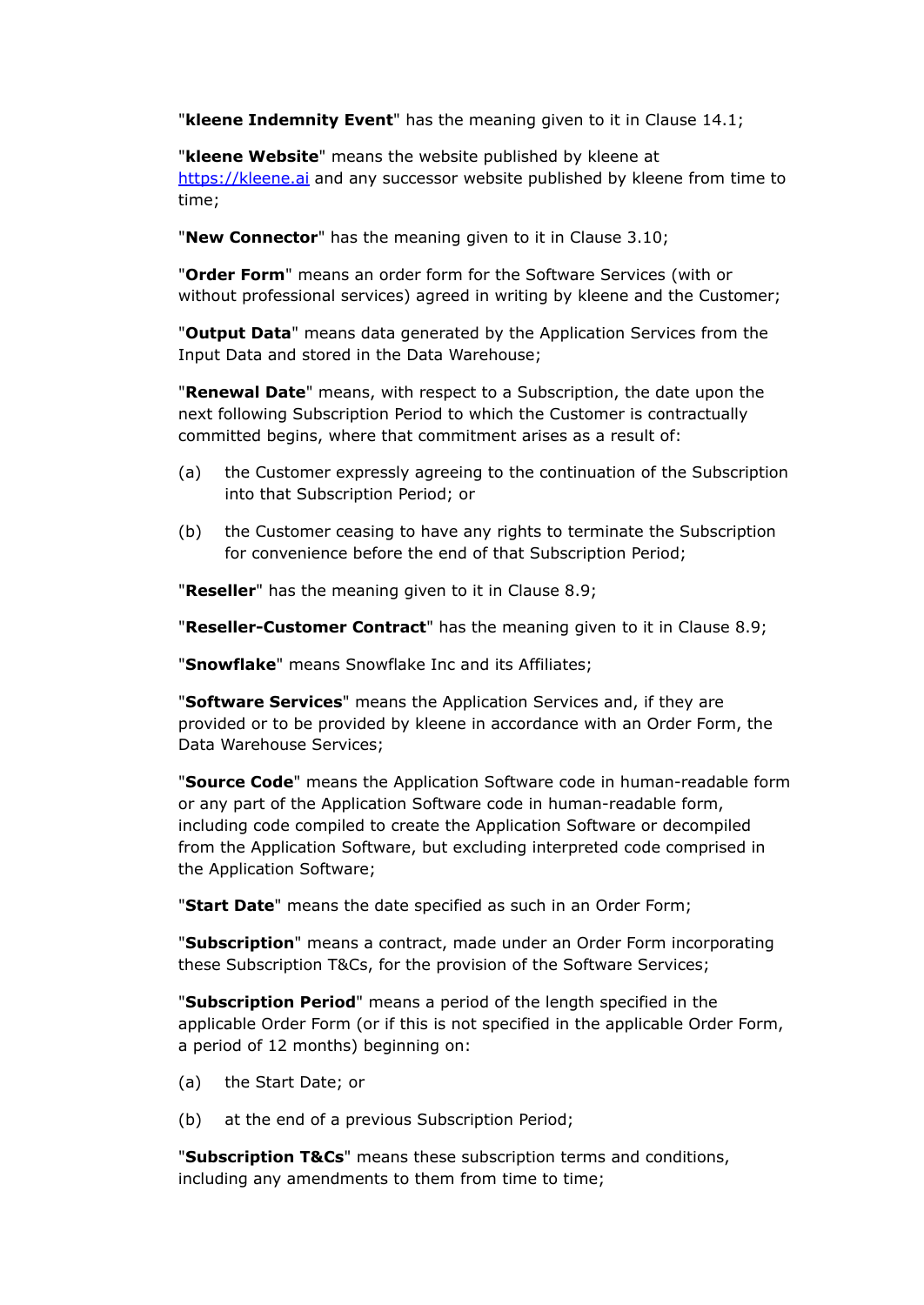"**Subscription Term**" means the term of a Subscription, commencing in accordance with Clause 2.1 and ending in accordance with Clause 2.2;

"**Technical Dispute**" means any contractual or other legal dispute between the parties relating wholly or predominantly to the specification, quality or performance of the Software Services;

"**Third Party Software and Services**" means software owned and licensed by a third party, and services provided by a third party, that may interoperate with or be used in conjunction with the Software Services, excluding the Data Warehouse Services but including:

- (a) the software and services providing and/or constituting the Data Sources; and
- (b) unless kleene is providing the Data Warehouse Services, the Data Warehouse software and related services;

"**User Documentation**" means the user manual and/or other documentation for the Application Services published and maintained by kleene at <https://docs.kleene.ai/>.

# **2. Subscription Term**

- 2.1 Each Subscription shall come into force upon its Effective Date.
- 2.2 Subscriptions shall continue in force indefinitely, subject to termination in accordance with Clause 16 or any other provision of the Contract Documents.

# **3. Software Services**

- 3.1 With respect to a Subscription, kleene hereby grants to the Customer a non-exclusive, non-transferable and worldwide licence during each Subscription Period to:
	- (a) use the Application Services in accordance with the User Documentation for the business purposes of the Customer and/or any member of the Customer Group;
	- (b) use the User Documentation for the purpose of supporting such use of the Application Services; and
	- (c) if applicable, use the Data Warehouse Services for the business purposes of the Customer and/or any member of the Customer Group,

subject to the limitations and prohibitions set out and referred to in this Clause 3 and in the applicable Order Form.

- 3.2 The Customer agrees that kleene may (but shall have no obligation to) use technical measures to limit:
	- (a) the number of Data Sources that may be connected to the Application Services to any agreed number; and/or
	- (b) the consumption of Application Services resources to any agreed levels.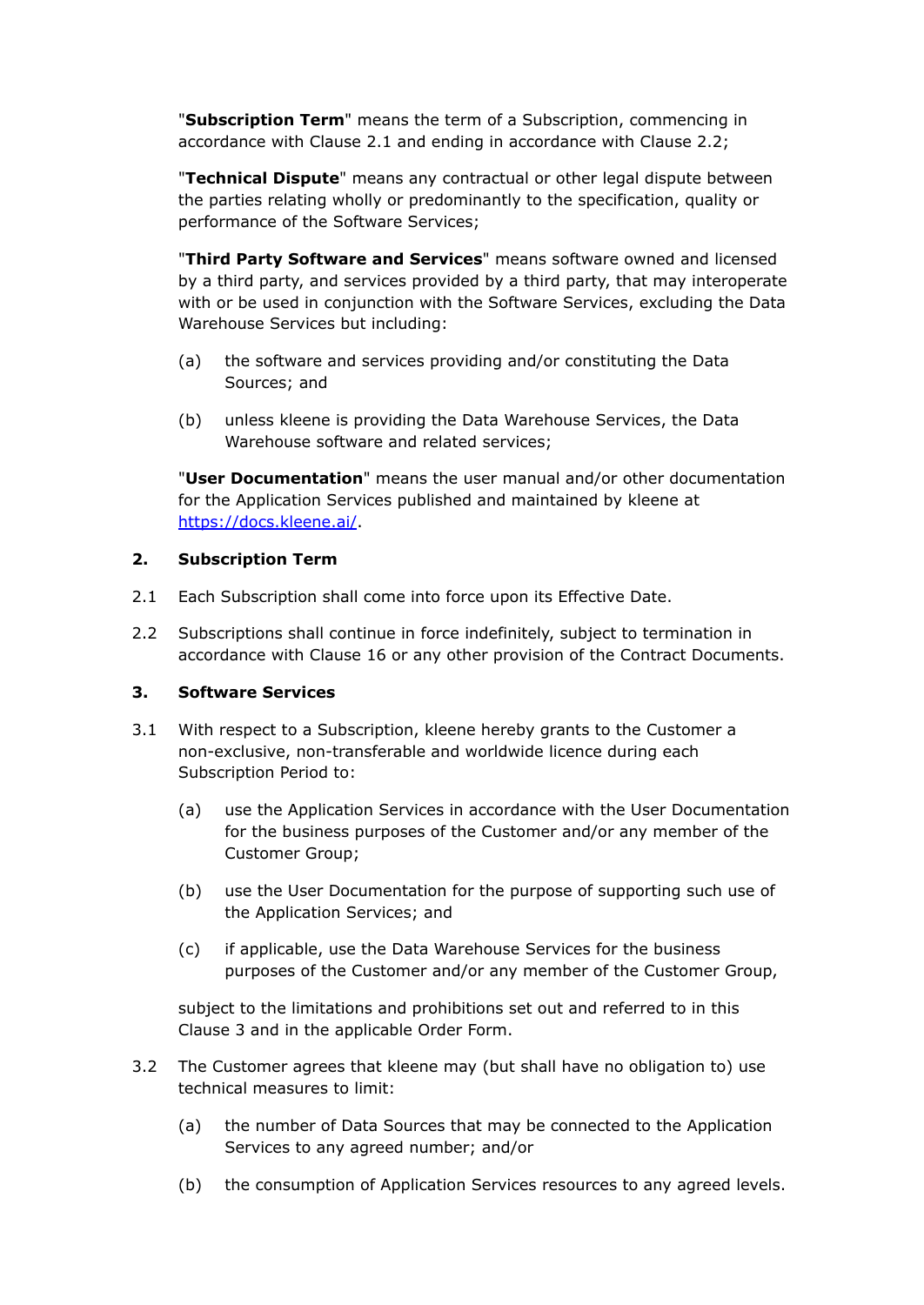- 3.3 If kleene has agreed to provide Data Warehouse Services:
	- (a) the Customer must comply with Data Warehouse Rules, including complying with the legal documentation published by Snowflake on the Snowflake website as if the Customer were a direct customer of Snowflake;
	- (b) the Customer must not provide, disclose, or otherwise make available the Data Warehouse Services in any form to any third party;
	- (c) the Customer must not access the Data Warehouse Services other than by means of its designated account;
	- (d) the Customer may only use the Data Warehouse Services for secure data sharing or in connection with the Application Services;
	- (e) the Customer must submit support requests related to the Data Warehouse Services to kleene; Snowflake has no obligation to respond to any support requests submitted by the Customer to Snowflake;
	- (f) the Customer acknowledges and agrees that Snowflake may collect, use, and share data relating to the Customer's use of the Data Warehouse Services in order to develop, improve, support, and operate its products and services and may share that data with kleene;
	- (g) the Customer must purchase and spend Credits in order to use the Data Warehouse Services;
	- (h) Credits shall be spent in accordance with the credit consumption documentation forming part of the Data Warehouse Rules;
	- (i) if the Customer's use of the Data Warehouse Services would result in the use of more Credits than are available to the Customer, kleene may automatically allocate additional usage Credits to the Customer, and the Customer must pay the Charges for those Credits specified on the kleene Website from time to time;
	- (j) notwithstanding Clause 3.3(i), the Customer acknowledges that kleene may suspend and/or restrict access to the Data Warehouse Services if the Customer does not have sufficient Credits or otherwise in accordance with the Data Warehouse Rules;
	- (k) at the end of each Subscription Period, any unused Credits shall be lost, subject to Clause 3.3(l) below;
	- (l) if the Customer has unused Credits at the end of a Subscription Period, and purchases at least the same number of Credits for the next following Subscription Period as it purchased for the ending Subscription Period, then those unused Credits will be available in that following Subscription Period, providing that the maximum number of Credits that may roll forward in this way is 25% of the number purchased by the Customer as part of a package for the ending Subscription Period;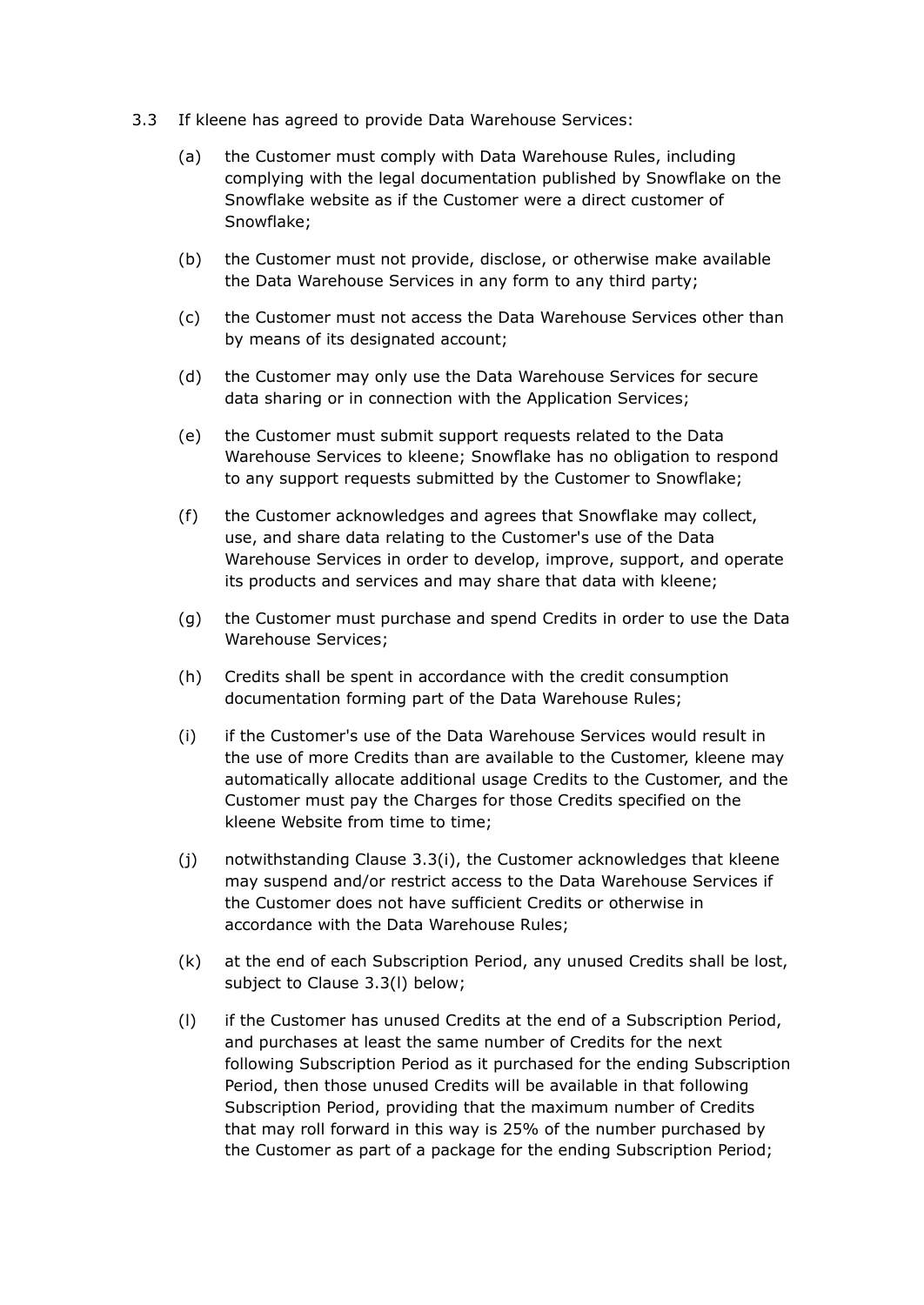- (m) the Customer acknowledges that: (i) nothing in these Subscription T&Cs shall create any right of action for the Customer or any other person against Snowflake; (ii) nothing in these Subscription T&Cs shall create any legal responsibilities or obligations for Snowflake; and (iii) Snowflake shall not be bound by, or responsible or the performance of, kleene's obligations under these Subscription T&Cs;
- (n) the Customer acknowledges that Snowflake may suspend or terminate the Customer's account enabling use of the Data Warehouse Services if the Customer breaches the Data Warehouse Rules, or if Snowflake determines it is necessary to avoid material harm or liability to other Snowflake customers or third parties, or if Snowflake determines that it is necessary to preserve the security, stability, availability or integrity of Snowflake's services – in which case the Data Warehouse Services under these Subscription T&Cs shall be automatically suspended or terminated as applicable; and
- (o) subject to Clause 15.1, kleene shall not be liable to the Customer for any loss or damage arising out of any act or omission of Snowflake in accordance with the Data Warehouse Rules.
- 3.4 The Customer shall be responsible for authorising individual users of the Software Services; such users must be officers, employees, agents or subcontractors of the Customer or a member of the Customer Group.
- 3.5 Except to the extent expressly permitted in these Subscription T&Cs or by a written agreement entered into by the parties, or required by law on a non-excludable basis, the licences granted by kleene to the Customer under Clause 3.1 are subject to the following prohibitions:
	- (a) the Customer must not license or sub-license its right to access and use the Software Services or User Documentation, or sell, resell, distribute, rent, lease or lend the Software Services or User Documentation;
	- (b) without prejudice to the generality of Clause 3.5(a), the Customer must not use the Software Services to provide any services to any third party where those Software Services form a separately priced component of those services;
	- (c) the Customer must not permit any unauthorised person to access or use the Software Services or User Documentation;
	- (d) the Customer must not republish or redistribute any content or material from the Software Services or User Documentation;
	- (e) the Customer must not make any alteration to the Software Services or User Documentation;
	- (f) the Customer must not conduct or request that any other person conduct any load testing or penetration testing on the Software Services or any related systems or networks;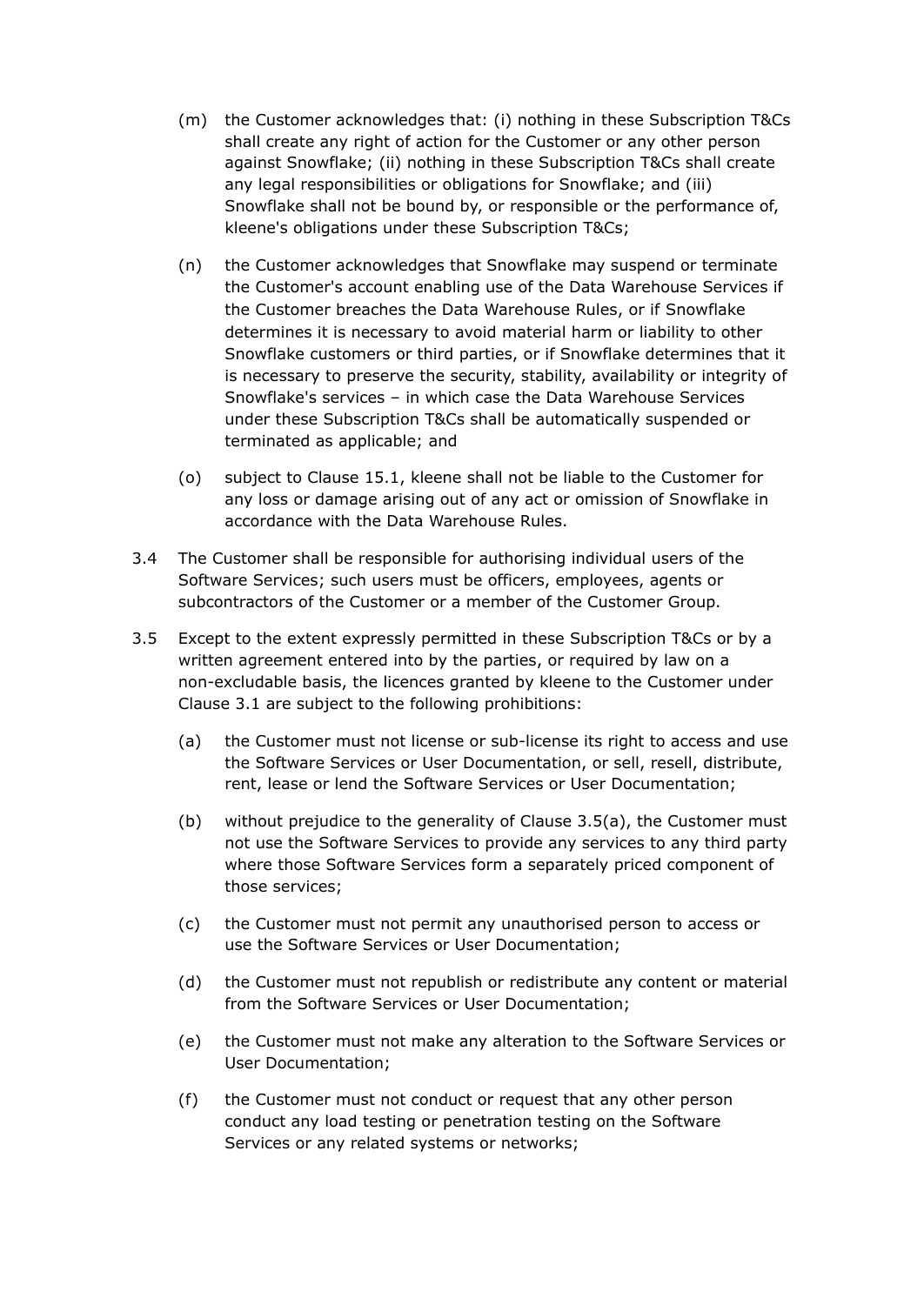- (g) the Customer must not use the Software Services to store or transmit any malicious code, malware, attack, bugs, viruses, Trojans or similar;
- (h) the Customer must not use the Software Services or User Documentation in any way that causes, or may cause, damage to the Software Services or User Documentation or impairment of the availability, integrity, performance or accessibility of the Software Services or User Documentation (including making an unreasonable number of requests to the Software Services or otherwise placing an unreasonable load upon the Software Services);
- (i) the Customer must not attempt to gain unauthorised access to the Software Services or any related systems or networks;
- (j) the Customer must not copy the Software Services or User Documentation or any part, feature, function or user interface thereof;
- (k) the Customer must not reverse engineer, decompile, manipulate or access any source code or object code related to the Software Services;
- (l) the Customer must not use the Software Services or User Documentation in any way that is unlawful, illegal, fraudulent or harmful or in connection with any unlawful, illegal, fraudulent or harmful purpose or activity; and
- (m) the Customer must not use the Software Services or User Documentation to compete with kleene.
- 3.6 The Customer must comply with the provisions of the Acceptable Use Policy when using the Software Services; and the Customer must ensure that all persons that use the Software Services comply with those provisions.
- 3.7 The availability of the Software Services shall be governed by the Availability SLA.
- 3.8 The Customer acknowledges that kleene may update the Software Services from time to time, including adding, removing and/or enhancing functionality. kleene may notify the Customer of such updates, but shall have no obligation under these Subscription T&Cs to do so.
- 3.9 This Clause 3.9 applies to all Early Access use of the Software Services by the Customer, whether or not Charges apply in relation to such Early Access, and takes precedence over the other provisions of the Agreement:
	- (a) the provision of any Early Access to the Customer shall be at kleene's sole discretion;
	- (b) Early Access software may not be fully functional and are liable to contain material bugs and errors;
	- (c) kleene does not undertake to provide any support or other ancillary services in relation to Early Access;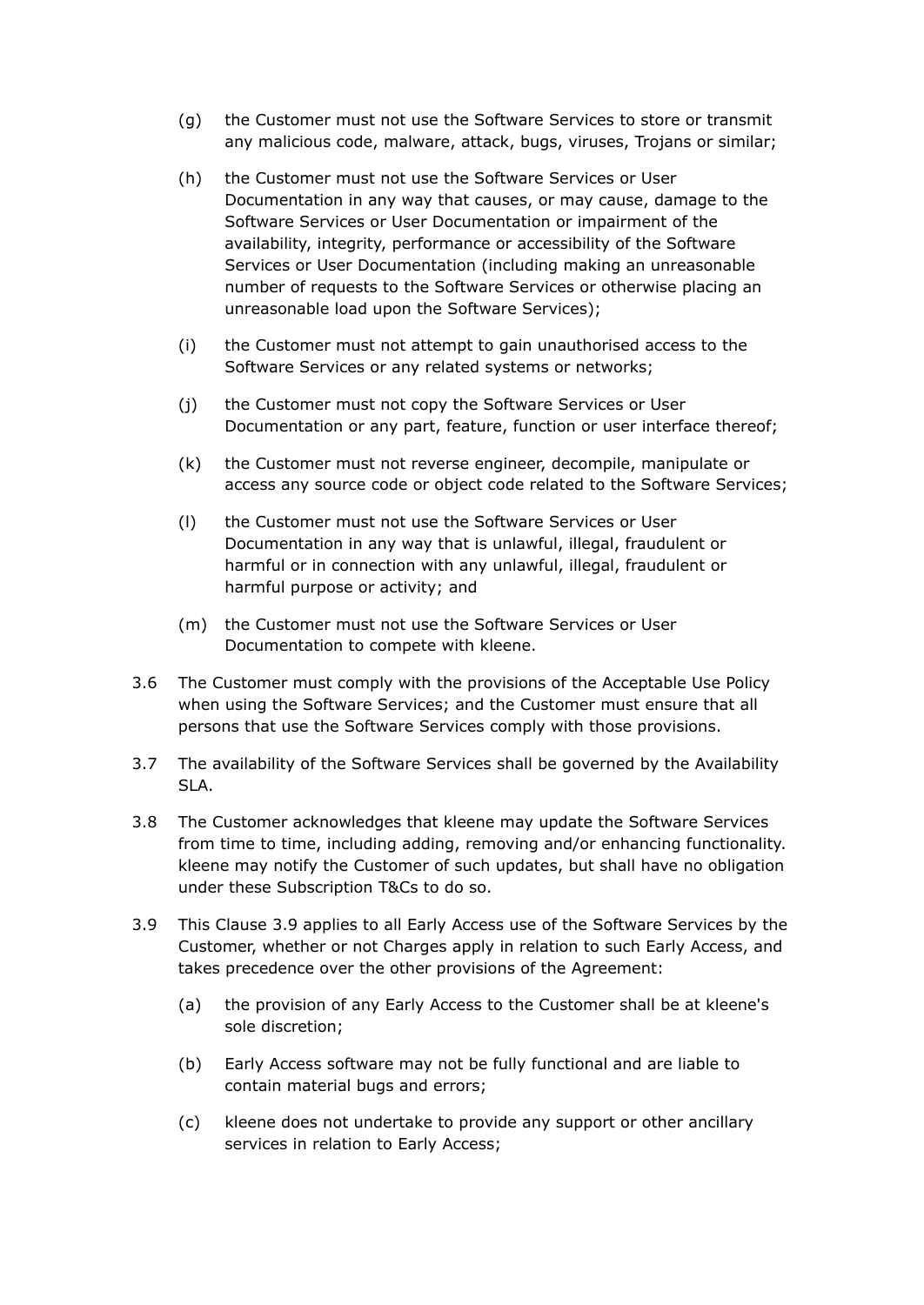- (d) kleene gives no warranties and makes no representations in relation to Early Access, and in particular the warranties set out in the Agreement shall not apply in respect of Early Access;
- (e) Early Access use is at the Customer's own risk; and
- (f) kleene may suspend or terminate the Customer's right to Early Access at any time at its sole discretion.
- 3.10 kleene and the Customer may agree in writing that kleene shall design, develop and implement a new connector for the Application Services ("**New Connector**") in accordance with an agreed specification. kleene shall use reasonable endeavours to complete its work on any New Connector by any agreed date or dates, but kleene does not guarantee this. All Intellectual Property Rights in any New Connector shall, as between the parties, be the exclusive property of kleene. From the time and date when a New Connector is first delivered or made available by kleene to the Customer, it shall be provided to the Customer as an element of the Application Services, and accordingly from that time and date the Customer's rights to use the New Connector shall be governed by Clauses 3.1 to 3.6. The Customer acknowledges that kleene may make any New Connector available to any of its other customers or any other third party.

# **4. Third Party Software and Services**

- 4.1 kleene shall use reasonable endeavours promptly to update the Application Services to maintain integrations with the Third Party Software and Services that are used by the Customer from time to time, providing that if Third Party Software and Services are updated in such a way as to impact their integration with the Application Services, kleene may, subject to the express terms of the applicable Order Form, decline to undertake the work required to maintain compatibility if in kleene's reasonable view the work would be disproportionate to the benefit to kleene's business; in these circumstances, kleene may (but is not obliged to) offer to do the work for the Customer on the basis of kleene's standard time-based charging rates.
- 4.2 Subject to Clause 4.1, kleene may remove, suspend, deactivate or limit any Third Party Software and Services integration at any time in its sole discretion.
- 4.3 The supply of Third Party Software and Services shall be under a separate contract or arrangement between the Customer and the relevant third party. kleene does not contract to supply the Third Party Software and Services and is not a party to any contract for, or otherwise responsible in respect of, the provision of any Third Party Software and Services.
- 4.4 The Customer acknowledges and agrees that:
	- (a) the activation of a Third Party Software and Services integration may result in the transfer of Customer Data and/or Customer Personal Data from the Software Services to the relevant Third Party Software and Services and vice versa;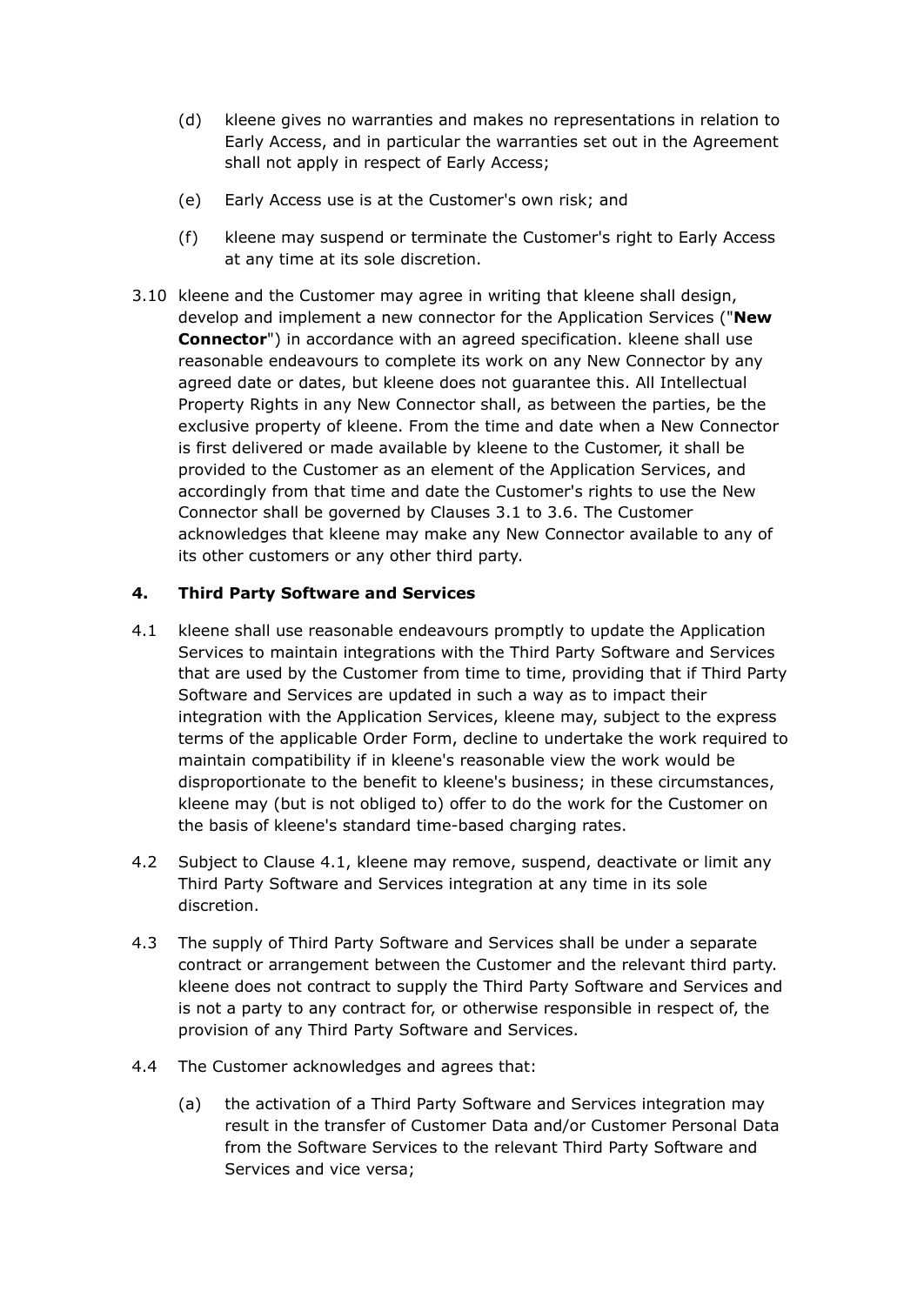- (b) kleene has no control over, or responsibility for, any disclosure, modification, deletion or other use of Customer Data and/or Customer Personal Data by any provider of Third Party Software and Services;
- (c) the Customer must ensure that it has in place the necessary contractual safeguards to ensure that the transfer of Customer Personal Data to, and use of Customer Personal Data by, a provider of Third Party Software and Services is lawful; and
- (d) the Customer shall ensure that the transfer of Customer Data to a provider of Third Party Software and Services does not infringe any legal rights and will not put kleene in breach of any applicable laws.
- 4.5 The Customer acknowledges that changes to the Third Party Software and Services are not within the control of kleene, and subject to Clause 4.1 and Clause 15.1, kleene shall not be liable to the Customer with respect to any loss or damage arising out of any incompatibility between the Application Services and the Third Party Software and Services.

# **5. Customer Data**

- 5.1 Nothing in these Subscription T&Cs will constitute an assignment or transfer of Intellectual Property Rights in the Customer Data from the Customer to kleene.
- 5.2 The Customer agrees that kleene may, in order to provide the Software Services and perform its other obligations with respect to a Subscription, store, transform, transmit and otherwise use both the Input Data and the Output Data on a non-exclusive basis.
- 5.3 The Customer further agrees that kleene may:
	- (a) create Aggregated Data (providing that kleene must ensure that the Aggregated Data does not include any Customer Personal Data and does not contain any information enabling the identification of the Customer); and
	- (b) use Aggregated Data for the purpose of providing information and/or services to the Customer and to third parties, and distribute, adapt, publish and otherwise use, and permit third parties to use, the Aggregated Data as kleene sees fit without restriction.
- 5.4 The Customer grants to kleene the right to sub-license the rights referred to in Clauses 5.2 and 5.3 as follows:
	- (a) if kleene is providing the Data Warehouse Services, to Snowflake; and
	- (b) in any case, to kleene's hosting, connectivity, telecommunications and data processing service providers,

in each case strictly for the purposes identified in Clauses 5.2 and 5.3 and subject to any express restrictions elsewhere in these Subscription T&Cs and the DPA.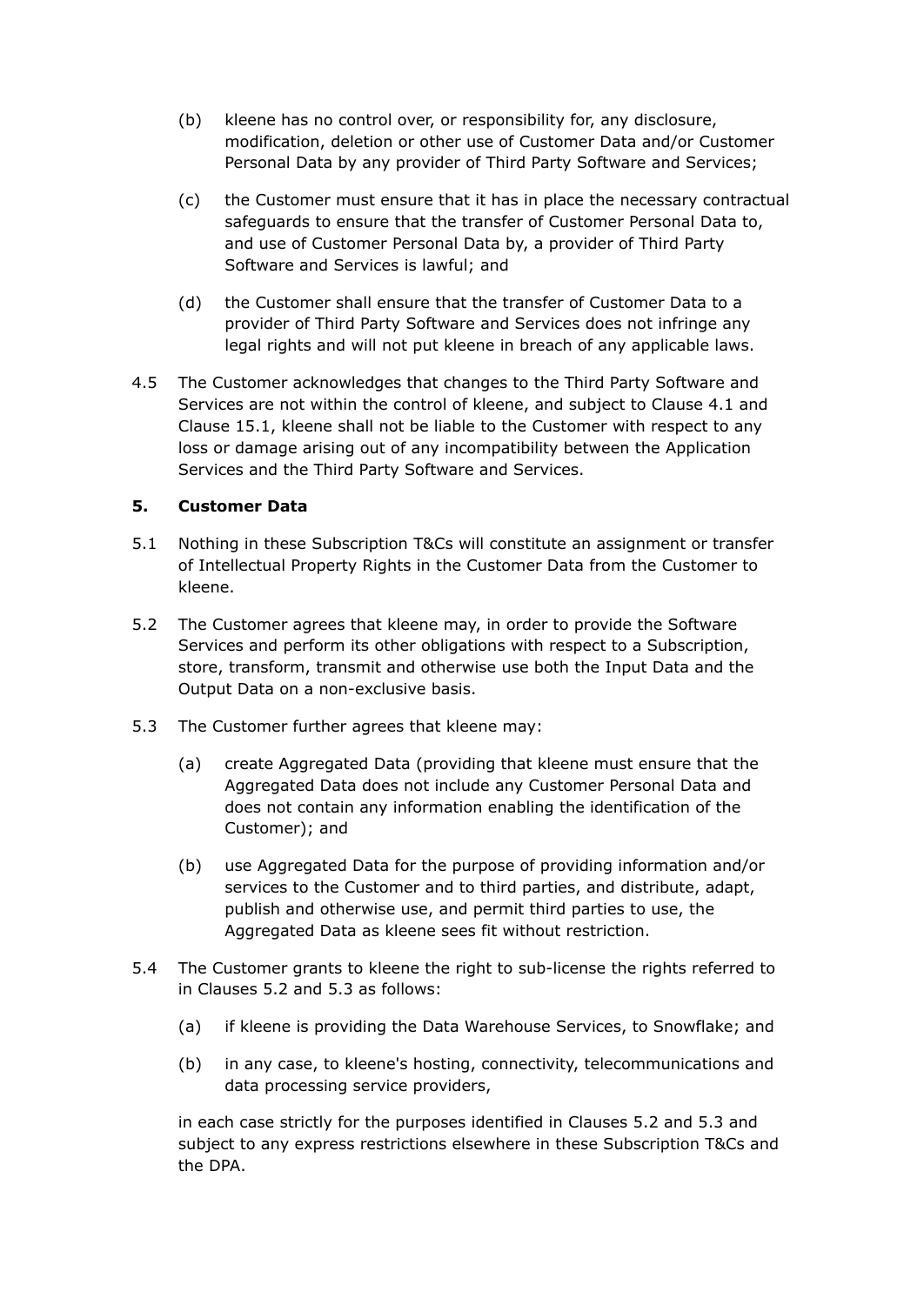- 5.5 If and only if the applicable Order Form specifies that:
	- (a) the Application Services (and associated Input Data); and/or
	- (b) any Data Warehouse Services (and associated Output Data),

will be hosted in a particular jurisdiction or jurisdictions, kleene shall ensure that the relevant services and/or data will only be hosted in the agreed jurisdiction or jurisdictions.

5.6 The Customer acknowledges that the Input Data is processed by the Application Services on a transient basis, and Kleene shall have no obligation in relation to a Subscription to make or keep backup copies of Input Data or to restore Input Data to the Application Services from back-up copies. As between the parties, the Customer shall be responsible for making and keeping backup copies of Input Data.

### **6. Support**

- 6.1 The provision of support by kleene in relation to the Software Services shall be governed by and subject to the Support SLA.
- 6.2 For the avoidance of doubt, the limitations and exclusions of liability set out in these Subscription T&Cs shall apply with respect to any such support.

### **7. Customer obligations**

- 7.1 The Customer shall use reasonable endeavours to prevent any unauthorised access to, or use of, the Software Services and shall notify kleene promptly of any such unauthorised access or use.
- 7.2 Unless kleene has agreed in an Order Form to provide the Data Warehouse Services, the Customer shall be responsible for providing and maintaining the provision of a Data Warehouse for use with the Application Services.

### **8. Charges and payments**

- 8.1 The Customer must pay the Charges to kleene by bank transfer (or such other method as kleene may authorise in writing) within 30 days following the issue by the Customer of an invoice for the same. kleene may however require the payment of Charges for Credits in cleared funds before making those Credits available to the Customer.
- 8.2 If the Customer increases the number of Data Sources connected to the Application Services, the Charges for the Application Services shall automatically increase in accordance with the applicable Order Form. Charges with respect to increased numbers of connected Data Sources during part of a Subscription Period shall be calculated by kleene on a pro-rata basis. The Customer warrants and undertakes to kleene that all Customer users shall have the authority to connect additional Data Sources to the Application Services and to commit the Customer to pay additional Charges in accordance with this Clause 8.2.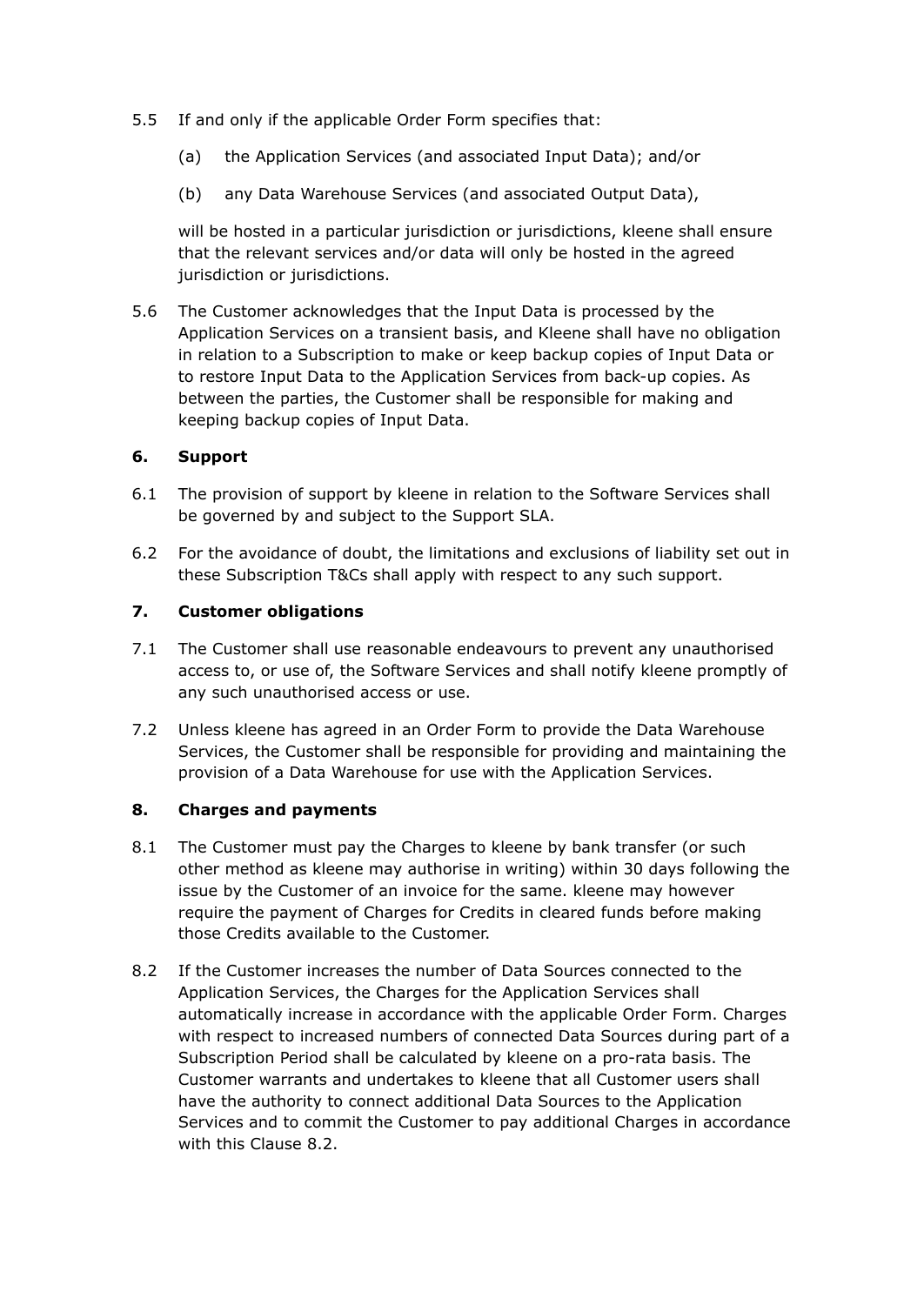- 8.3 The Charges may not be varied except as follows (or in accordance with the express terms of the other Contract Documents):
	- (a) by kleene sending to the Customer a written notice specifying the variation, in which case the varied Charges shall apply from the first Renewal Date following the date of sending that written notice; and/or
	- (b) by means of a written document signed or otherwise agreed by or on behalf of each party.
- 8.4 All amounts stated in the Contract Documents, or otherwise in relation to a Subscription, are, unless the context requires otherwise, stated exclusive of any applicable value-added taxes, which will be added to those amounts and payable by the Customer to kleene.
- 8.5 The Customer must pay the Charges without set-off or deduction.
- 8.6 If the Customer does not pay any amount properly due to kleene with respect to a Subscription, kleene may charge the Customer interest on the overdue amount at the rate of 8% per annum above the Bank of England base rate from time to time (which interest will accrue daily until the date of actual payment and be compounded at the end of each calendar month).
- 8.7 kleene may suspend the provision of any or all of the Software Services to the Customer if:
	- (a) any amount or amounts due to be paid by the Customer to kleene under or in relation to these Subscription T&Cs or otherwise with respect to the Software Services is/are overdue; and
	- (b) kleene has given to the Customer, following the amount or amounts becoming overdue, at least 14 days' prior written notice of its intention to suspend the Software Services.
- 8.8 This Clause 8.8 applies if, at any time during a Subscription Term, kleene makes the Software Services available to the Customer on a Free Access basis. Where this Clause 8.8 applies:
	- (a) kleene may suspend or limit or withdraw Free Access at any time, with or without notice;
	- (b) during any Free Access period, the Software Services are made available "as is" without any warranties, representations or guarantees; and without prejudice to the foregoing, kleene does not warrant, represent or guarantee that during any Free Access Period the Software Services will function without error, or will always be available, or will be entirely secure;
	- (c) subject to Clause 15.1, kleene shall not be liable to the Customer with respect to any loss of Input Data, Output Data or other loss or damage arising out of the use of the Software Services by the Customer during a Free Access period; and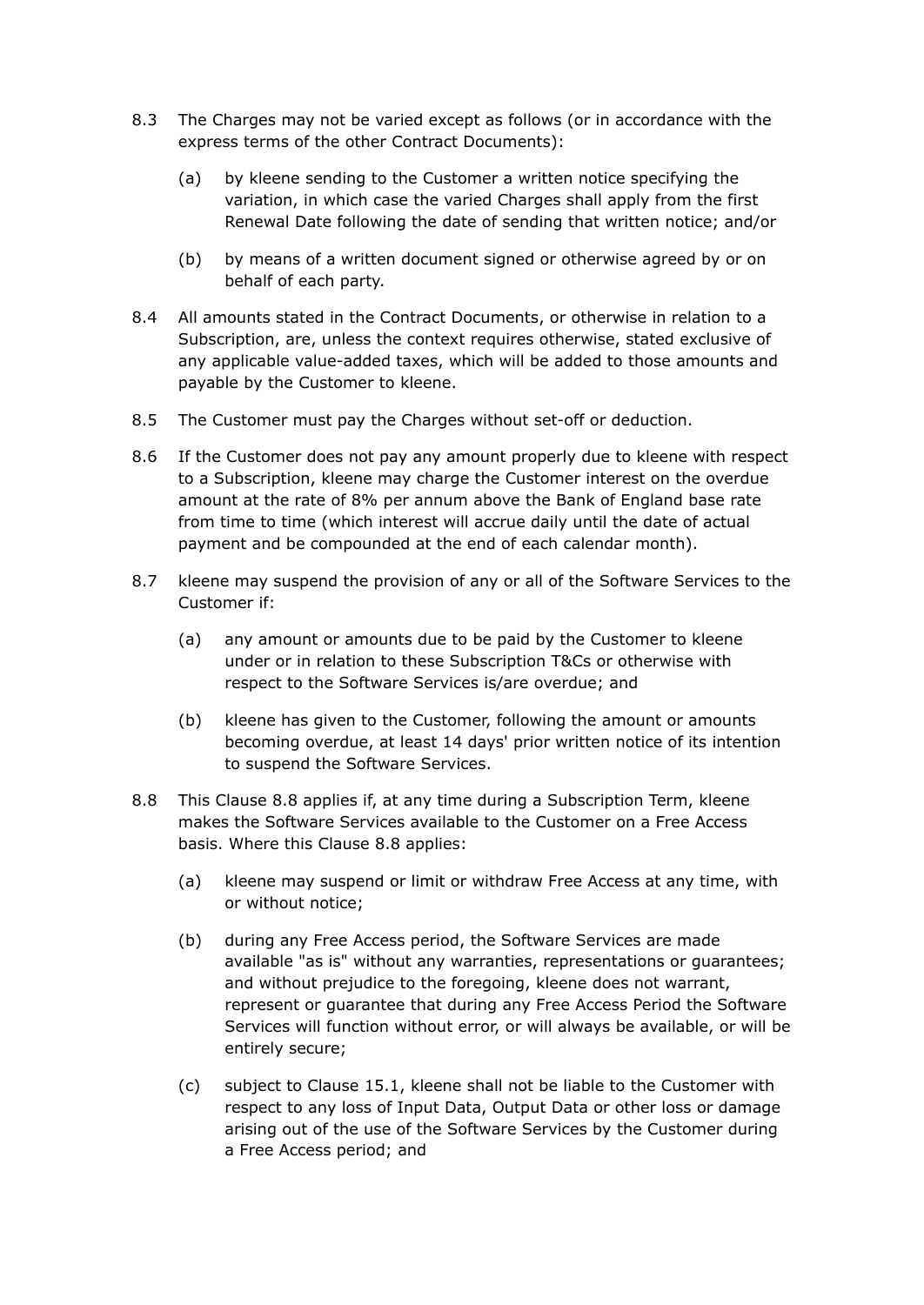- (d) kleene shall have no obligation to provide support to the Customer during any Free Access period; but if kleene does provide such support then the limitations and exclusions of liability set out in these Subscription T&Cs shall apply to that support.
- 8.9 This Clause 8.9 applies if the Customer purchases the Software Services from a kleene-authorised reseller ("**Reseller**") pursuant to a contract between the Customer and that Reseller (a "**Reseller-Customer Contract**"). Where this Clause 8.9 applies:
	- (a) kleene shall have no obligation to provide any Software Services to the Customer unless kleene has previously agreed in writing with the Reseller that it will do so;
	- (b) notwithstanding the other provisions of this Clause 8, the Customer shall have no obligation to pay Charges to kleene with respect to the provision of the Software Services (but will usually have an obligation to pay charges to the Reseller under the Reseller-Customer Contract);
	- (c) the Customer must comply with the terms of the Reseller-Customer Contract, and any breach by the Customer of the Reseller-Customer Contract shall be deemed to constitute a breach of these Subscription T&Cs;
	- (d) without prejudice to the generally of the foregoing, if the Customer fails to pay any amount due to the Reseller under the Reseller-Customer Contract by the due date, kleene may exercise its rights under Clause 8.7 and/or Clause 16 as if the Customer had failed to pay an amount due to kleene under these Subscription T&Cs;
	- (e) these Subscription T&Cs and the other Contract Documents shall govern the provision and use of the Software Services, notwithstanding anything to the contrary in the Reseller Arrangement; and
	- (f) the Customer acknowledges that the Reseller is not authorised to amend the Contract Documents or to give any warranties, representations, undertakings or guarantees in relation to the Software Services, except as set out in the Contract Documents.

# **9. Confidentiality obligations**

- 9.1 kleene must:
	- (a) keep the Customer Confidential Information strictly confidential;
	- (b) not disclose the Customer Confidential Information to any person without the Customer's prior written consent, and then only under conditions of confidentiality no less onerous than those contained in the Contract;
	- (c) use the same degree of care to protect the confidentiality of the Customer Confidential Information as kleene uses to protect kleene's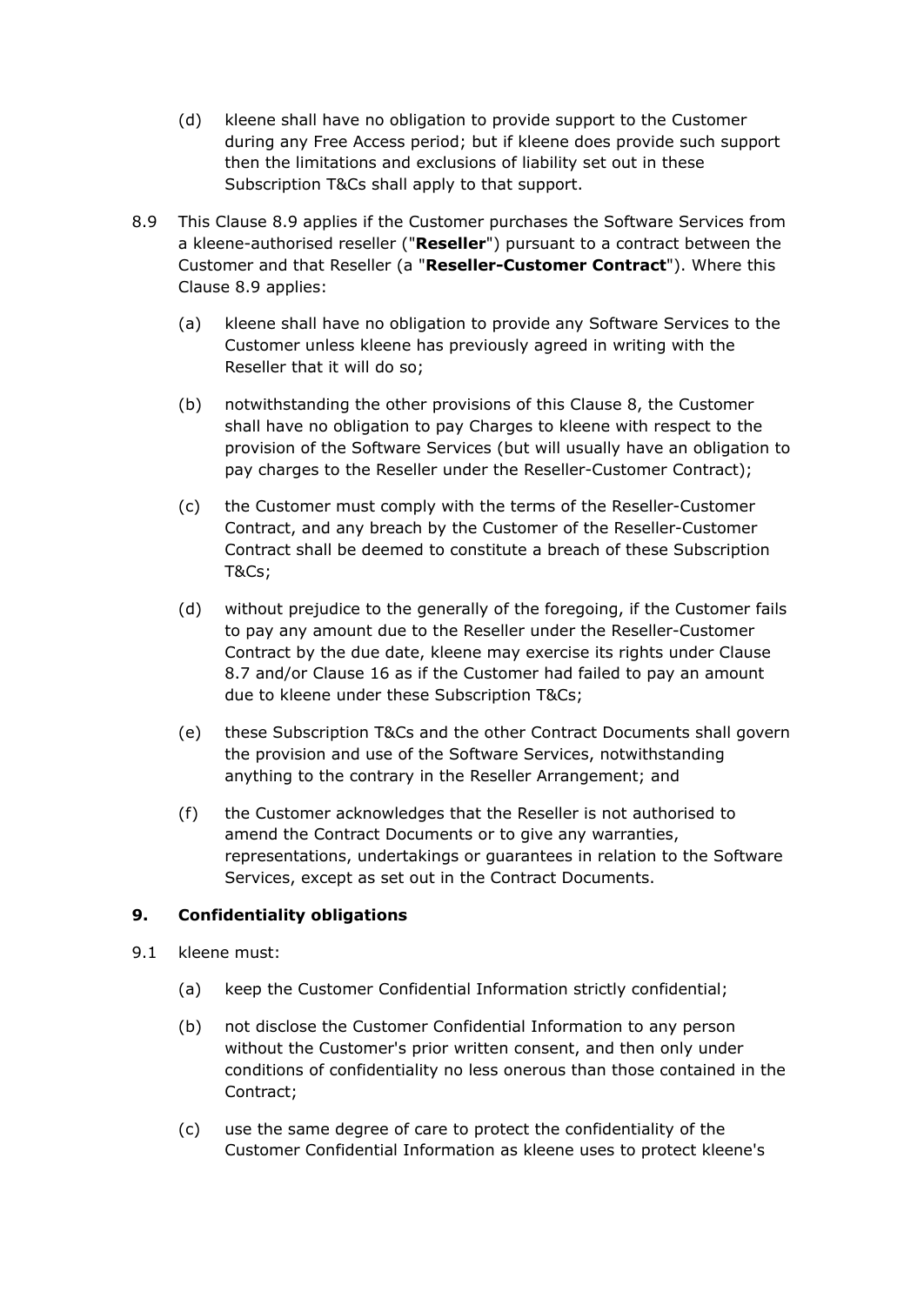own confidential information of a similar nature, being at least a reasonable degree of care; and

- (d) act in good faith at all times in relation to the Customer Confidential Information.
- 9.2 The Customer must:
	- (a) keep kleene Confidential Information strictly confidential;
	- (b) not disclose kleene Confidential Information to any person without kleene's prior written consent, and then only under conditions of confidentiality no less onerous than those contained in the Contract;
	- (c) use the same degree of care to protect the confidentiality of kleene Confidential Information as the Customer uses to protect the Customer's own confidential information of a similar nature, being at least a reasonable degree of care; and
	- (d) act in good faith at all times in relation to kleene Confidential Information.
- 9.3 Notwithstanding Clauses 9.1 and 9.2, a party's Confidential Information may be disclosed by the other party to that other party's officers, employees, professional advisers, insurers, agents and subcontractors who have a need to access the Confidential Information that is disclosed for the performance of their work with respect to the Contract and who are bound by a written agreement or professional obligation to protect the confidentiality of the Confidential Information that is disclosed.
- 9.4 No obligations are imposed by this Clause 9 with respect to a party's Confidential Information if that Confidential Information:
	- (a) is known to the other party before disclosure under the Contract and is not subject to any other obligation of confidentiality;
	- (b) is or becomes publicly known through no act or default of the other party; or
	- (c) is obtained by the other party from a third party in circumstances where the other party has no reason to believe that there has been a breach of an obligation of confidentiality.
- 9.5 The restrictions in this Clause 9 do not apply to the extent that any Confidential Information is required to be disclosed by any law or regulation, by any judicial or governmental order or request, or pursuant to disclosure requirements relating to the listing of the stock of either party on any recognised stock exchange.
- 9.6 The provisions of this Clause 9 shall continue in force indefinitely following the termination of the Contract.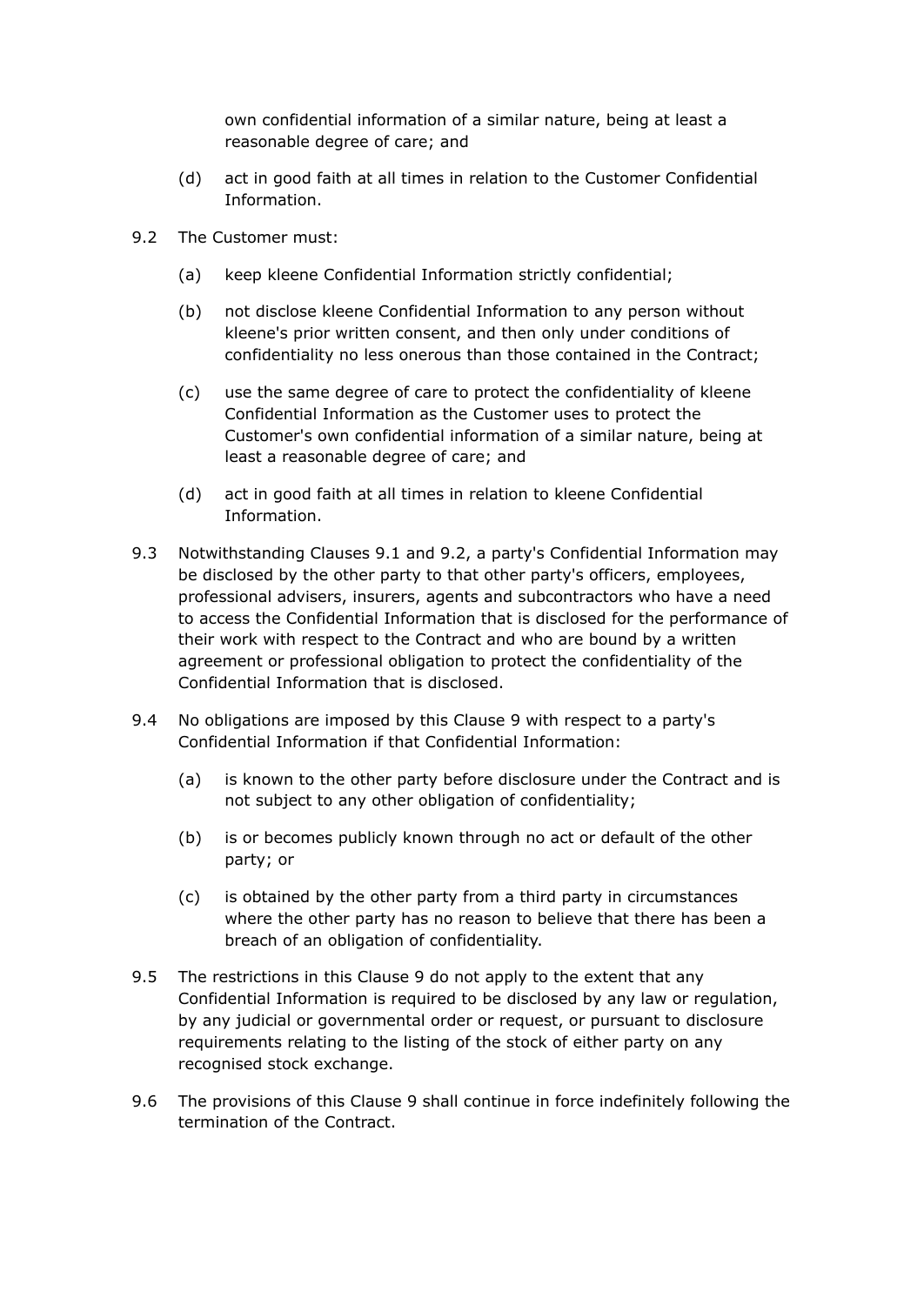# **10. Data protection**

- 10.1 The processing of Customer Personal Data by kleene on behalf of the Customer in the course of the provision of the Software Services and associated support shall be governed by and subject to the DPA.
- 10.2 For the avoidance of doubt, the limitations and exclusions of liability set out in these Subscription T&Cs shall apply with respect to such processing.

# **11. Publicity**

- 11.1 Neither party may make any public disclosures relating to a Subscription or the relationship of the parties (including disclosures in press releases, public announcements and marketing materials) without the prior written consent of the other party, such consent not to be unreasonably withheld or delayed, and subject to Clause 11.2.
- 11.2 kleene may, on the kleene Website and in other marketing materials created by or on behalf of kleene, publish the name and current principal logo from time to time of the Customer and indicate that the Customer is a customer of kleene.
- 11.3 Nothing in this Clause 11 shall be construed as limiting the obligations of the parties under Clause 9, Clause 10 or the DPA.

# **12. Warranties**

- 12.1 kleene warrants to the Customer that:
	- (a) kleene will provide the Software Services with reasonable care and skill;
	- (b) the Application Services will not infringe the Intellectual Property Rights of any person; and
	- (c) in the provision of the Software Services and the performance of its other obligations with respect to a Subscription, kleene shall comply with the Compliance Policy.
- 12.2 The Customer warrants to kleene that:
	- (a) the Input Data will not infringe the Intellectual Property Rights of any person; and
	- (b) in the receipt of the Software Services and the performance of its other obligations with respect to a Subscription, the Customer shall comply with the Compliance Policy.
- 12.3 If kleene reasonably determines, or any third party alleges, that the use of the Software Services by the Customer in accordance with these Subscription T&Cs infringes any person's Intellectual Property Rights, kleene may acting reasonably at its own cost and expense:
	- (a) modify the Software Services in such a way that they no longer infringe the relevant Intellectual Property Rights; or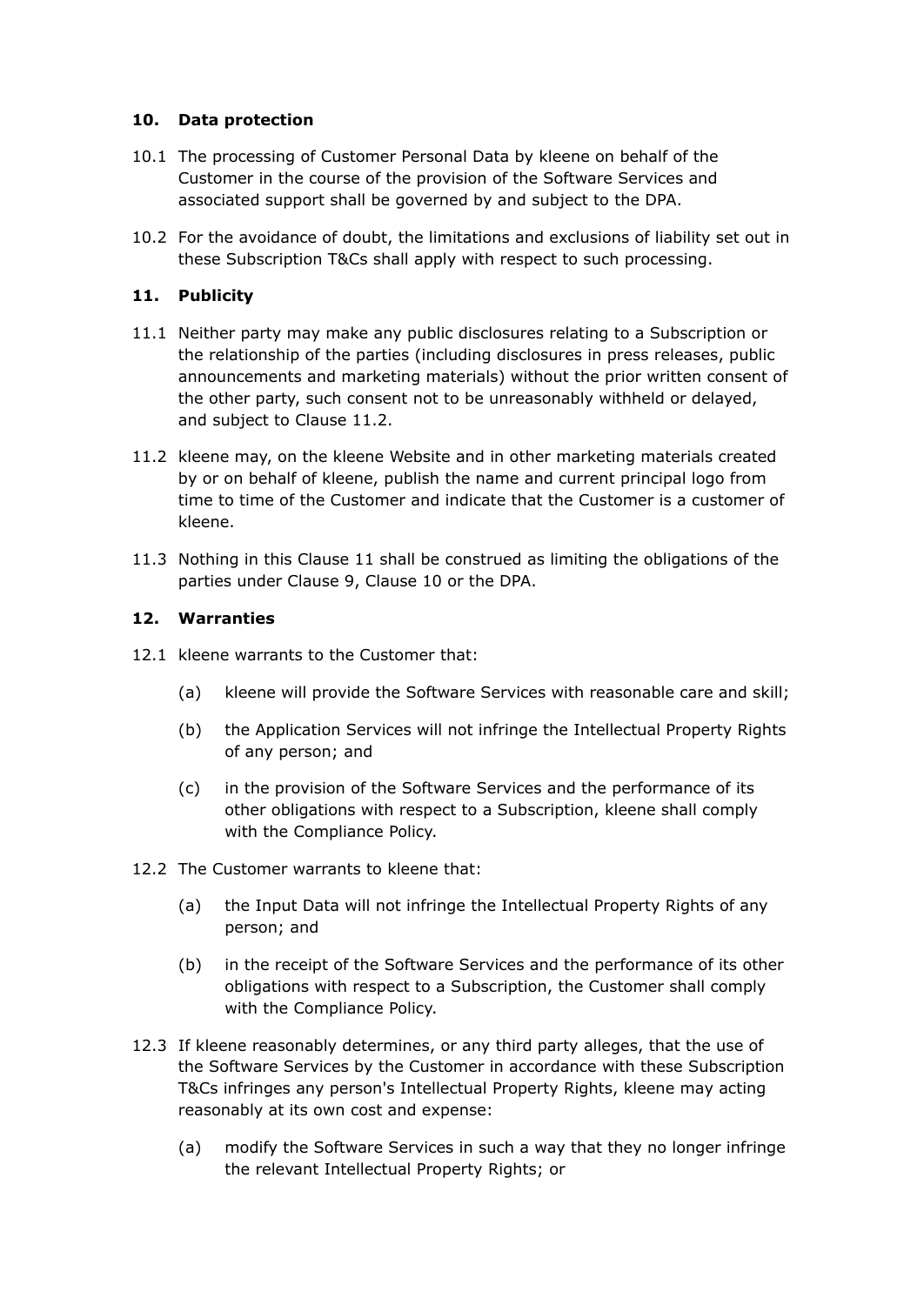- (b) procure for the Customer the right to use the Software Services in accordance with these Subscription T&Cs.
- 12.4 All of the parties' warranties and representations in respect of a Subscription are expressly set out in the Contract Documents. To the maximum extent permitted by applicable law, no other warranties or representations will be implied into a Subscription.

## **13. Acknowledgements and warranty limitations**

- 13.1 Nothing in these Subscription T&Cs shall operate to assign or transfer any Intellectual Property Rights from kleene to the Customer, or from the Customer to kleene.
- 13.2 Nothing in these Subscription T&Cs shall give to the Customer or any other person any right to access or use the Source Code or constitute any licence of the Source Code.
- 13.3 The Customer acknowledges that complex software is never wholly free from defects, errors and bugs; and subject to the other provisions of these Subscription T&Cs, kleene gives no warranty or representation that the Software Services will be wholly free from defects, errors and bugs.
- 13.4 The Customer acknowledges that complex software is never entirely free from security vulnerabilities; and subject to the other provisions of these Subscription T&Cs, kleene gives no warranty or representation that the Software Services will be entirely secure.
- 13.5 The Customer acknowledges that kleene has no responsibilities for the provision of any Third Party Software and Services under these Subscription T&Cs or otherwise.

# **14. Indemnities**

- 14.1 Subject to the Customer's compliance with Clause 14.2, kleene shall indemnify and shall keep indemnified the Customer against any and all liabilities, damages, losses, costs and expenses (including legal expenses and amounts reasonably paid in settlement of legal claims) suffered or incurred by the Customer and arising directly or indirectly as a result of:
	- (a) any claim that the Application Software infringes any third party's Intellectual Property Rights; or
	- (b) any breach of the DPA by kleene,

### (each, a "**kleene Indemnity Event**").

- 14.2 The Customer must:
	- (a) upon becoming aware of an actual or potential kleene Indemnity Event, notify kleene;
	- (b) provide to kleene all such assistance as may be reasonably requested by kleene in relation to kleene Indemnity Event;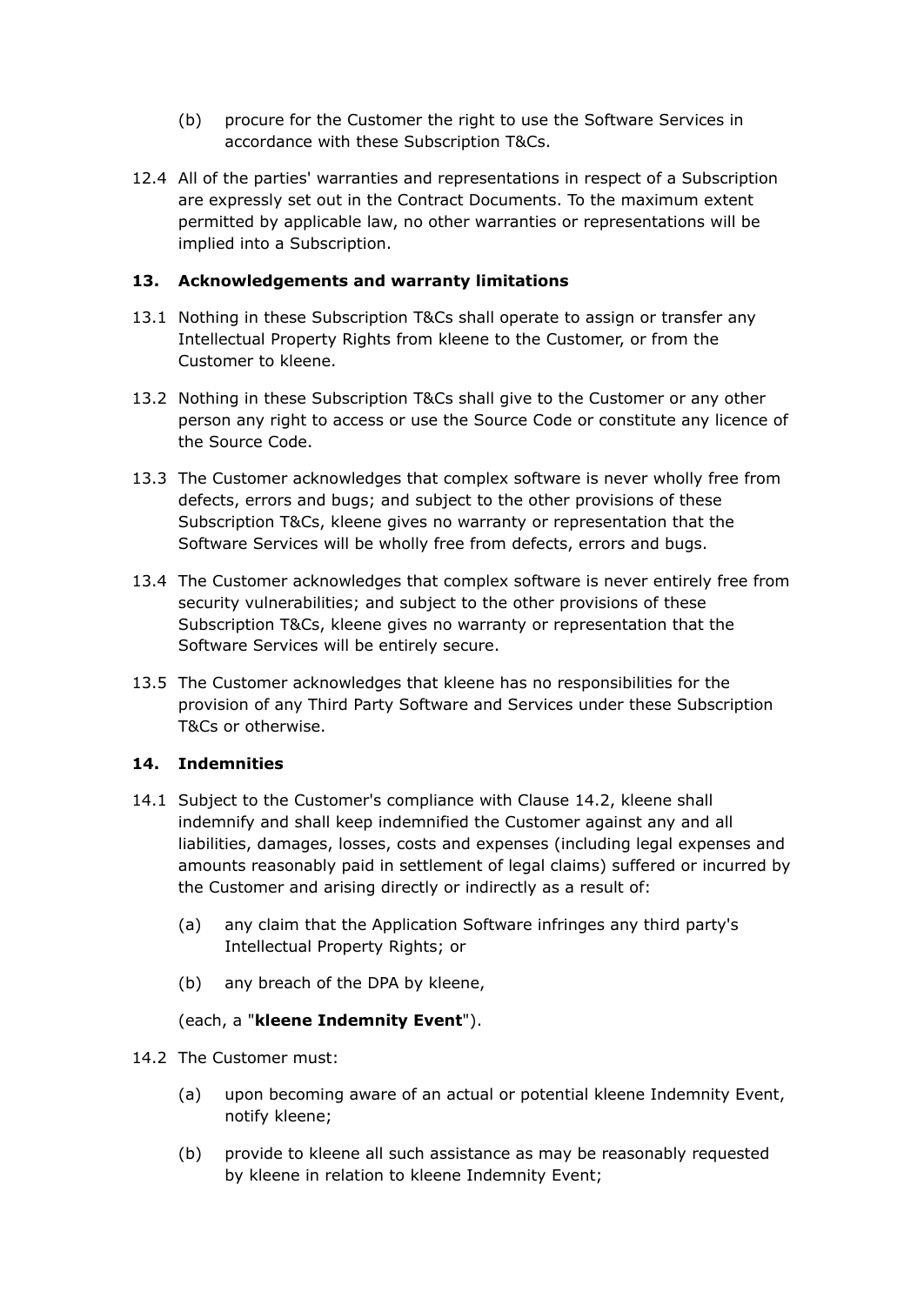- (c) allow kleene the exclusive conduct of all disputes, proceedings, negotiations and settlements with third parties relating to kleene Indemnity Event; and
- (d) not admit liability to any third party in connection with kleene Indemnity Event or settle any disputes or proceedings involving a third party and relating to kleene Indemnity Event without the prior written consent of kleene.
- 14.3 Subject to the kleene's compliance with Clause 14.4, the Customer shall indemnify and shall keep indemnified kleene against any and all liabilities, damages, losses, costs and expenses (including legal expenses and amounts reasonably paid in settlement of legal claims) suffered or incurred by kleene and arising directly or indirectly as a result of:
	- (a) any claim that the Input Data infringes any third party's Intellectual Property Rights;
	- (b) any breach of the DPA by the Customer; and
	- (c) if the Customer is entitled to or receives Data Warehouse Services: (i) any act or omission of the Customer when using, or related to the Customer's use of, the Data Warehouse Services; (ii) any breach of the Data Warehouse Rules by the Customer; and (iii) any claim by Snowflake alleging a breach of the Data Warehouse Rules by the Customer,

# (each, a "**Customer Indemnity Event**").

- 14.4 kleene must:
	- (a) upon becoming aware of an actual or potential Customer Indemnity Event, notify the Customer;
	- (b) provide to the Customer all such assistance as may be reasonably requested by the Customer in relation to Customer Indemnity Event;
	- (c) allow the Customer the exclusive conduct of all disputes, proceedings, negotiations and settlements with third parties relating to Customer Indemnity Event; and
	- (d) not admit liability to any third party in connection with Customer Indemnity Event or settle any disputes or proceedings involving a third party and relating to Customer Indemnity Event without the prior written consent of the Customer.
- 14.5 The indemnity protection set out in this Clause 14 shall not be subject to the limitations and exclusions of liability set out in these Subscription T&Cs, except that Clause 15.8 shall apply.

# **15. Limitations and exclusions of liability**

15.1 Nothing in the Contract Documents will: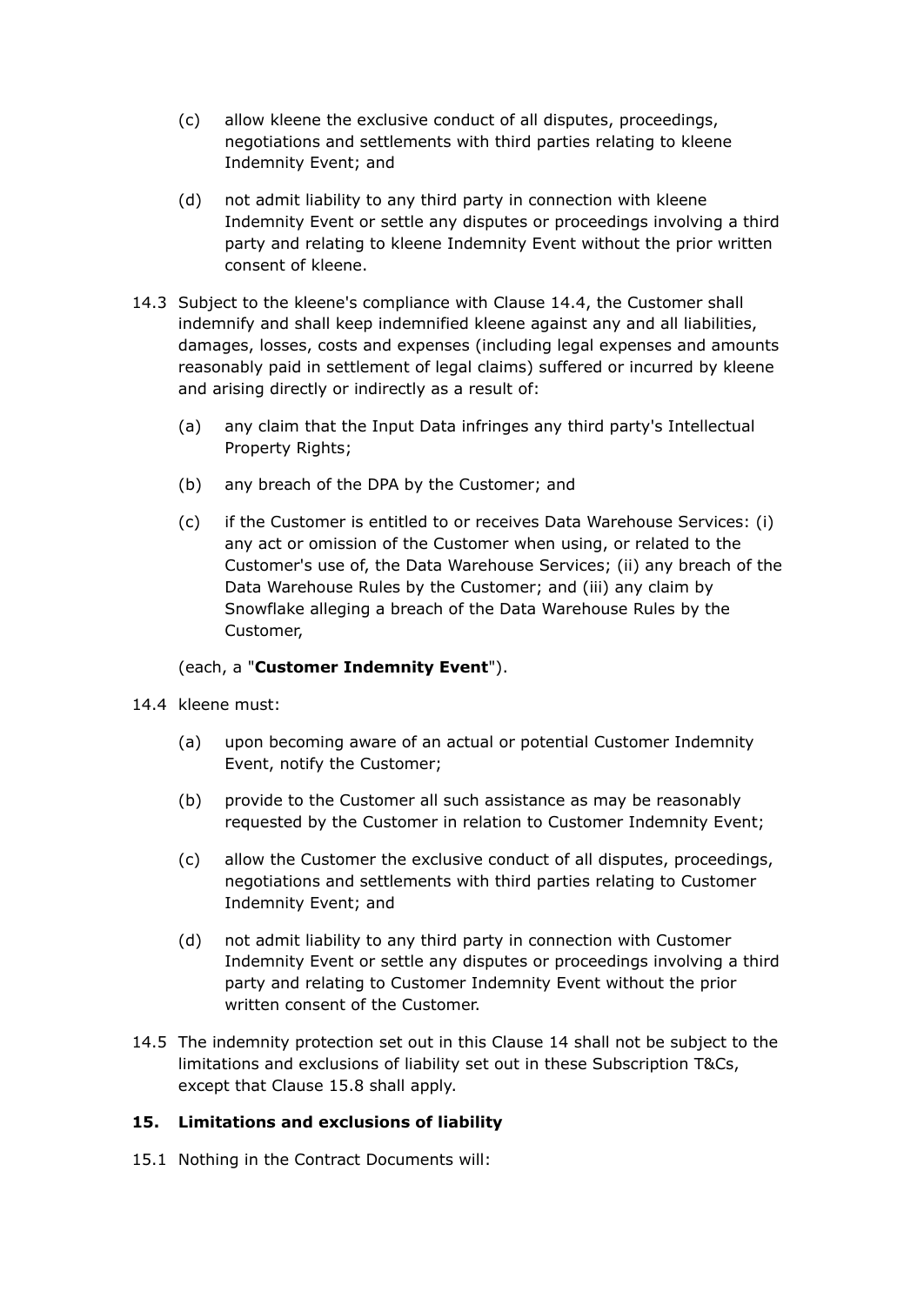- (a) limit or exclude any liability for death or personal injury resulting from negligence;
- (b) limit or exclude any liability for fraud or fraudulent misrepresentation;
- (c) limit any liabilities in any way that is not permitted under applicable law; or
- (d) exclude any liabilities that may not be excluded under applicable law.
- 15.2 The limitations and exclusions of liability set out in this Clause 15 and elsewhere in the Contract Documents:
	- (a) are subject to Clause 15.1; and
	- (b) shall not limit the Customer's obligations to pay the Charges, but otherwise govern all liabilities arising under a Subscription or relating to the subject matter of a Subscription, including liabilities arising in contract, in tort (including negligence) and for breach of statutory duty, except to the extent expressly provided otherwise in the Contract Documents.
- 15.3 Neither party will be liable to the other party in respect of:
	- (a) any losses arising out of a Force Majeure Event; or
	- (b) any special, indirect or consequential loss or damage.
- 15.4 kleene will not be liable to the Customer in respect of:
	- (a) any loss of any Input Data; or
	- (b) any loss of, corruption of, or damage to Output Data caused by the acts or omissions of Snowflake or any third party acting on behalf of Snowflake, save to the extent that Snowflake is liable to compensate kleene with respect to such loss or damage,

and providing, in any case, that this Clause 15.4 will not affect any liability of kleene under Clause 9, Clause 10 or the DPA.

- 15.5 kleene will not be liable to the Customer in respect of any loss or damage arising out of:
	- (a) any defect in the Data Sources software or in the Input Data, or any failure of either to conform to the requirements set out in these Subscription T&Cs or the User Documentation;
	- (b) any defect in the Data Warehouse software or any act or omission of Snowflake within the scope of the Data Warehouse Rules; or
	- (c) any failure of Third Party Software and Services or any act or omission of a provider of Third Party Software and Services.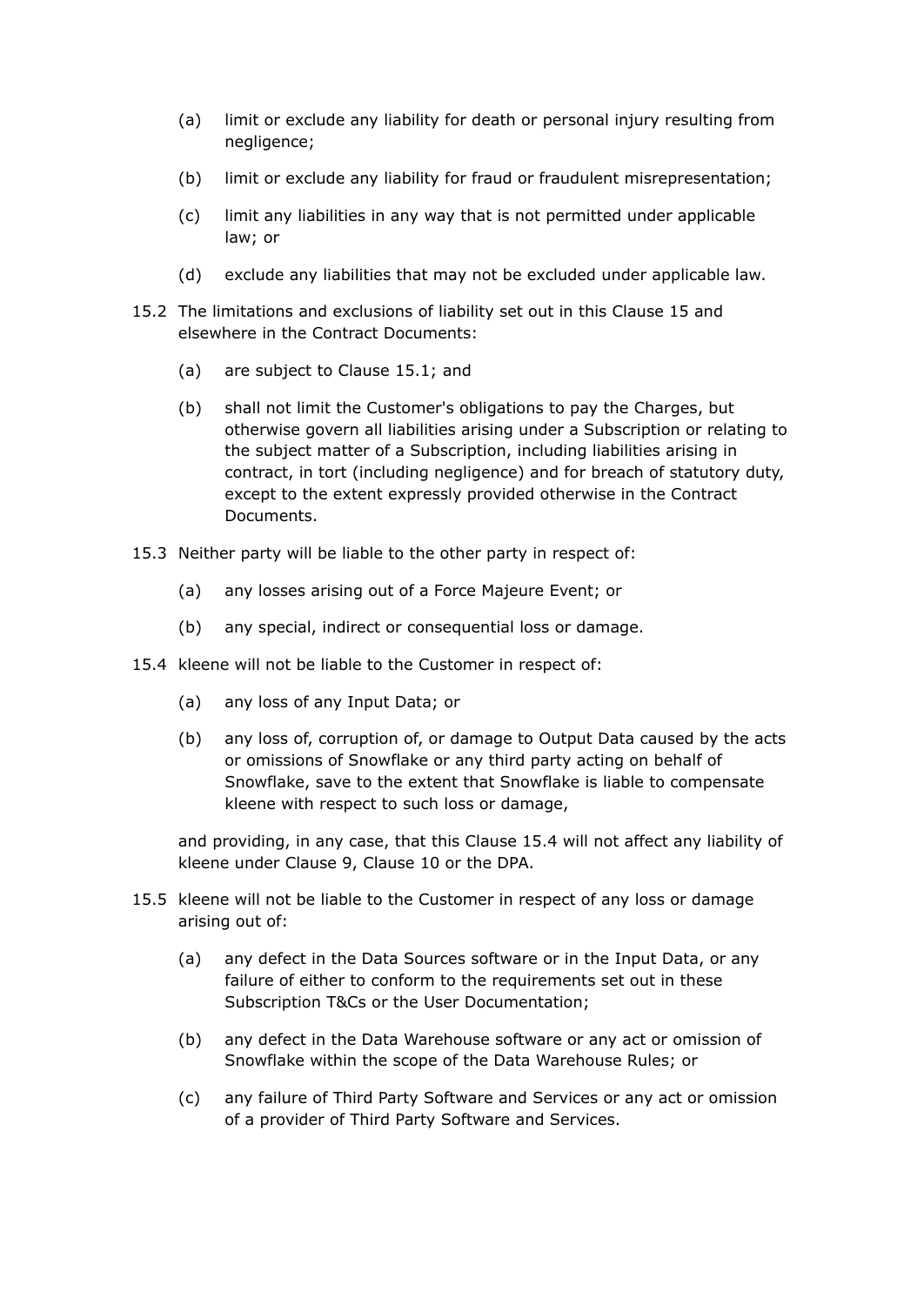- 15.6 If the Customer uses the Software Services on an Early Access or a Free Access basis, then kleene will not be liable to the Customer in relation to any loss or damage arising under or relating to those Software Services.
- 15.7 Each party's liability to the other party with respect to a Subscription, and with respect to any event or series of related events, will not exceed the greater of:
	- (a) GBP 10,000; and
	- (b) the total amount paid and payable by the Customer to kleene with respect to that Subscription in the 12-month period preceding the commencement of the event or events.
- 15.8 Each party's aggregate liability to the other party with respect to a Subscription will not exceed GBP 250,000.

## **16. Termination**

- 16.1 A Subscription may be terminated at the end of any Subscription Period by either party giving to the other party at least 90 days' prior written notice of such termination.
- 16.2 Either party may terminate a Subscription immediately by giving written notice of termination to the other party if:
	- (a) the other party commits any breach of the terms of the Subscription, and the breach is not remediable;
	- (b) the other party commits a breach of the terms of the Subscription, and the breach is remediable but the other party fails to remedy the breach within the period of 30 days following the giving of a written notice to the other party requiring the breach to be remedied; or
	- (c) the other party persistently breaches the terms of the Subscription (irrespective of whether such breaches collectively constitute a material breach).
- 16.3 Subject to applicable law, either party may terminate a Subscription immediately by giving written notice of termination to the other party if:
	- (a) the other party: (i) is dissolved; (ii) ceases to conduct all (or substantially all) of its business; (iii) is or becomes unable to pay its debts as they fall due; (iv) is or becomes insolvent or is declared insolvent; or (v) convenes a meeting or makes or proposes to make any arrangement or composition with its creditors;
	- (b) an administrator, administrative receiver, liquidator, receiver, trustee, manager or similar is appointed over any of the assets of the other party; or
	- (c) an order is made for the winding up of the other party, or the other party passes a resolution for its winding up.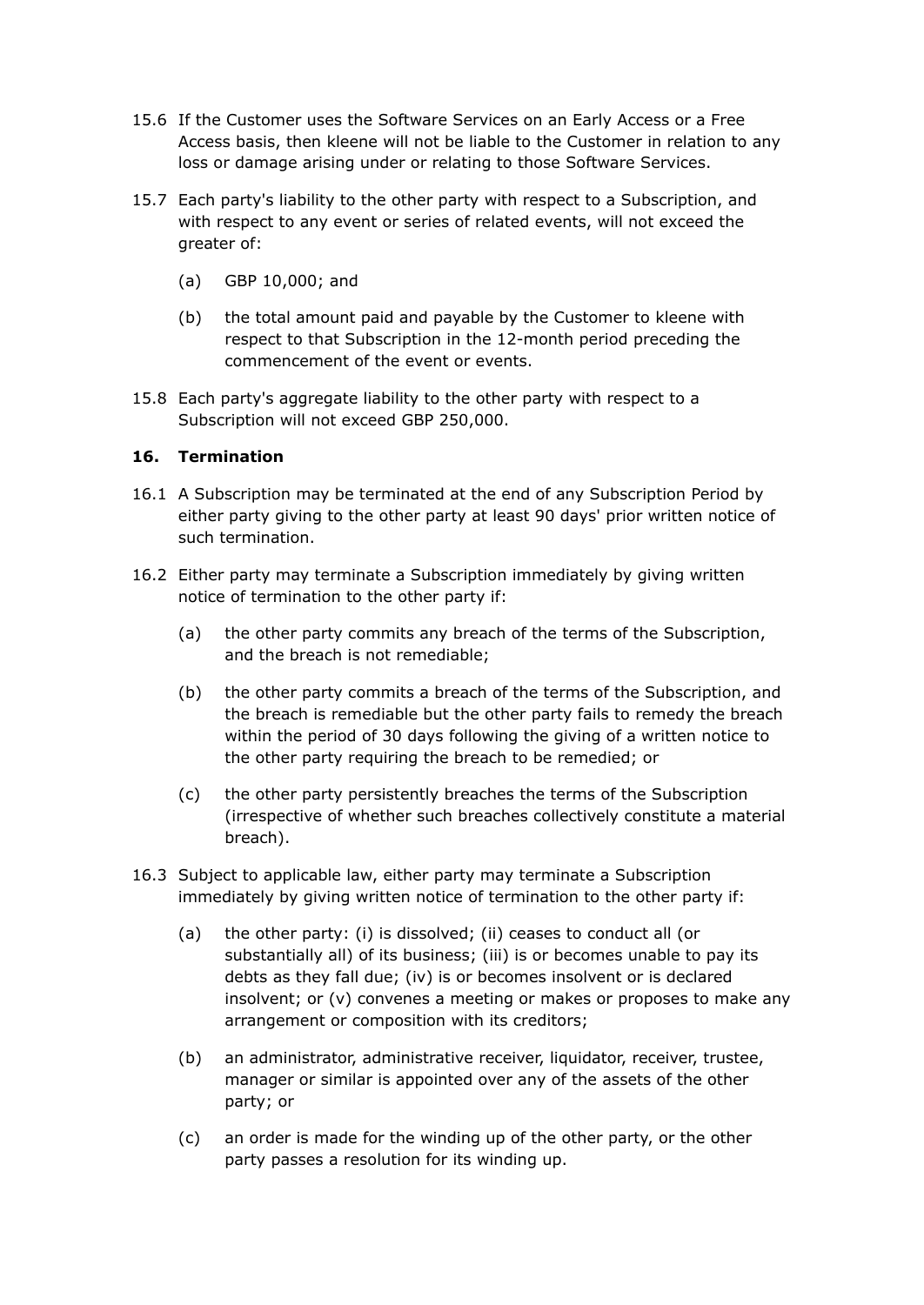- 16.4 kleene may terminate a Subscription immediately by giving written notice of termination to the Customer if:
	- (a) any amount or amounts due to be paid by the Customer to kleene under or in relation to these Subscription T&Cs or otherwise with respect to the Subscription is/are overdue; and
	- (b) kleene has given to the Customer, following the amount or amounts becoming overdue, at least 30 days' prior written notice of its intention to terminate the Subscription.

# **17. Effects of termination**

- 17.1 Upon the termination of a Subscription, all of the provisions of the Contract Documents shall cease to have effect with respect to the Subscription, save that:
	- (a) the following provisions of these Subscription T&Cs shall survive and continue to have effect (in accordance with their express terms or otherwise indefinitely): Clauses 1, 3.3(m), 3.3(o), 4.5, 5, 8.1, 8.5, 8.6, 8.8(c), 9, 10, 11, 14, 15, 17, 20, 21 and 22; and
	- (b) those provisions of the other Contract Documents that are expressed to survive termination shall do so (in each case continuing to have effect in accordance with their express terms or otherwise indefinitely).
- 17.2 The termination of a Subscription for any reason shall not:
	- (a) give rise to any right of the Customer to a refund of Charges; or
	- (b) affect the Customer's obligation to pay any outstanding Charges, including Charges with respect to the current Subscription Period and Charges with respect to any other Subscription Period to which the Customer is contractually committed,

providing that this Clause 17.2 shall not affect any right the Customer may otherwise have to claim damages with respect to a breach of the terms of a Subscription by kleene.

- 17.3 For the avoidance of doubt, upon the termination of a Subscription any subsisting Subscription Period shall automatically end, and the Customer will cease to have any rights to use the Software Services.
- 17.4 Following the date of issue of a notice of termination and for a period of 90 days after the date of effective termination of a Subscription, kleene shall provide to the Customer such information and assistance as the Customer may reasonably request in relation to the transfer of the Software Services to a new provider or to the Customer. kleene may charge for such information and assistance in accordance with kleene's standard time-based charging rates. If so requested by the Customer, the assistance under this Clause 17.4 shall include assistance with the transfer of the Output Data to any compatible data warehouse.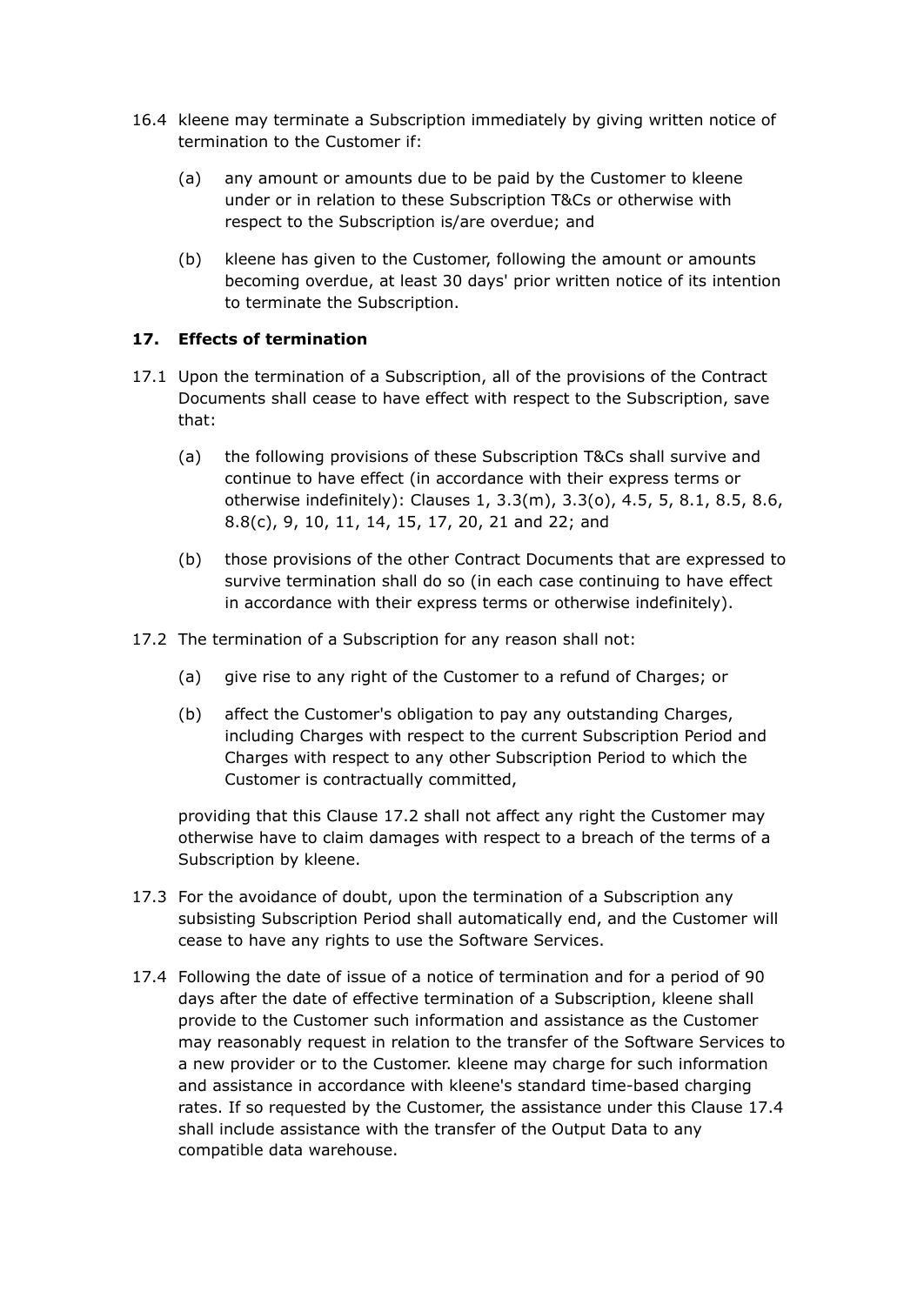17.5 Except to the extent expressly provided otherwise in the Contract Documents, the termination of a Subscription shall not affect the accrued rights of either party.

# **18. Force Majeure Event**

- 18.1 If a Force Majeure Event gives rise to a failure or delay in either party performing any obligation under a Subscription (other than any obligation to make a payment), that obligation will be suspended for the duration of the Force Majeure Event.
- 18.2 A party that becomes aware of a Force Majeure Event which gives rise to, or which is likely to give rise to, any failure or delay in that party performing any obligation under a Subscription, must:
	- (a) promptly notify the other; and
	- (b) inform the other of the period for which it is estimated that such failure or delay will continue.
- 18.3 A party whose performance of its obligations under a Subscription is affected by a Force Majeure Event must take reasonable steps to mitigate the effects of the Force Majeure Event.

# **19. Notices**

- 19.1 Any notice from one party to the other party under the Contract Documents with respect to a Subscription must be given in writing using the relevant contact details set out in the applicable Order Form.
- 19.2 The addressee and contact details set out in an Order Form may be updated from time to time by a party giving written notice of the update to the other party.

# **20. Technical Disputes and expert determination**

- 20.1 Authorised representatives of each of the Customer and kleene shall agree within 14 days of a Technical Dispute arising to discuss and attempt to resolve that Technical Dispute between themselves prior to the appointment of an Expert
- 20.2 If any Technical Dispute is incapable of resolution between the parties, the Customer and kleene shall on request promptly supply to the Expert all such assistance, documents and information as he may require for the purpose of his determination and both the Customer and kleene shall use all reasonable endeavours to procure the prompt determination of the Technical Dispute.
- 20.3 The Expert shall be deemed to act as an expert and not as an arbitrator.
- 20.4 The costs of the Expert appointed under this Clause 20 shall be equally apportioned between the parties or as may otherwise be directed by the Expert.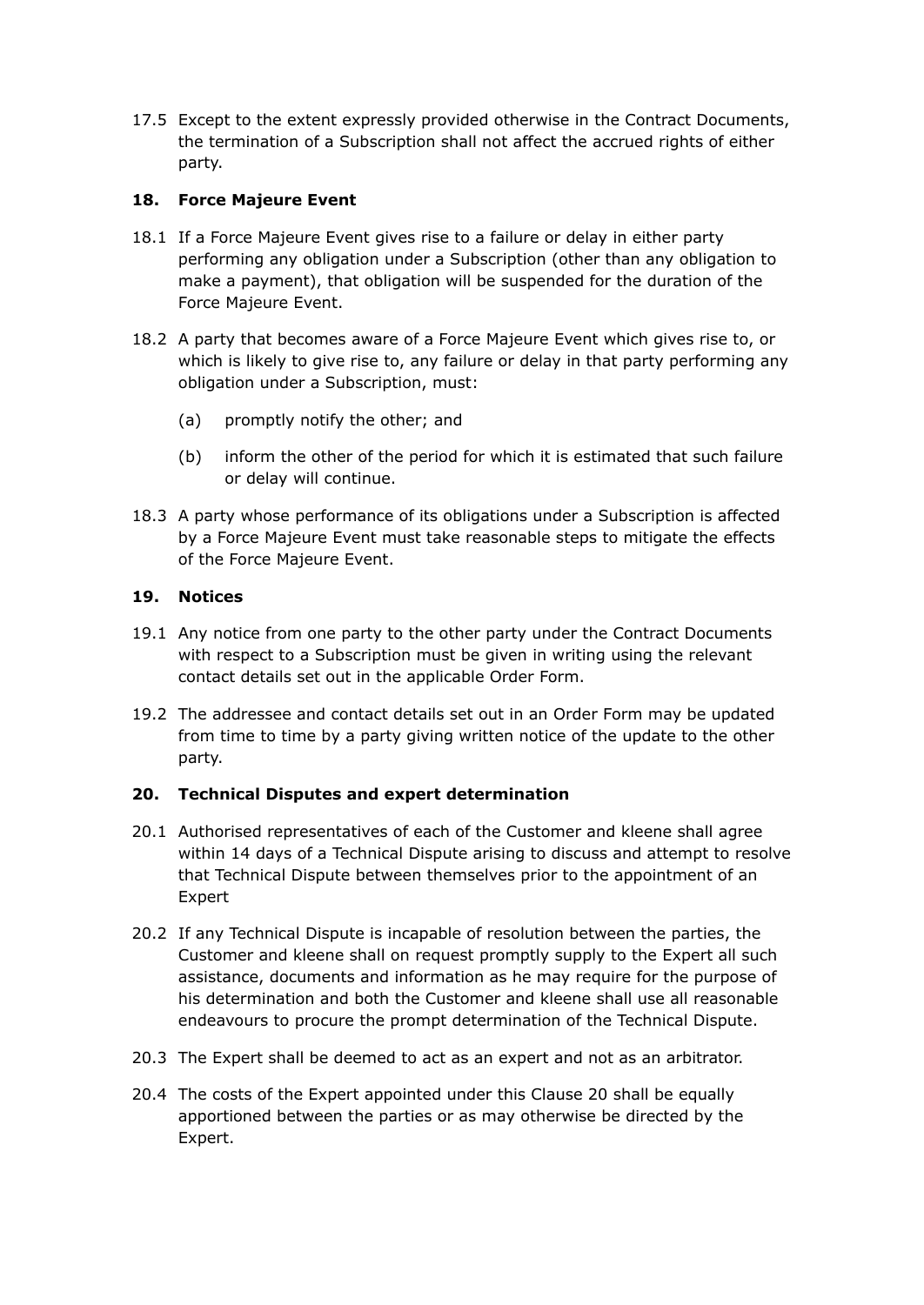- 20.5 If the parties are unable to agree on the identity of the individual to act as the Expert, then the Expert shall either be chosen from the Registry of Independent Experts maintained by the Law Society of England and Wales or be nominated by a professional association or institute agreed upon between the parties with the intent that by agreement or nomination the Expert be appointed, and the Technical Dispute referred to the Expert, within 7 days.
- 20.6 Nothing in these Subscription T&Cs shall prevent either the Customer or kleene at any time from seeking any interim or interlocutory relief from the court.
- 20.7 Either party may, within 90 days after receipt of the determination of the Expert, refer any matter comprised in the Technical Dispute to the court for determination and the court shall have jurisdiction to determine the rights of the parties in respect of such matters.
- 20.8 Subject to Clause 8.7, until the time that a Technical Dispute between kleene and the Customer is resolved kleene shall continue to perform the Software Services and be paid by the Customer in accordance with the terms of the Subscription.

# **21. General**

- 21.1 No breach of a Subscription shall be waived except with the express written consent of the party not in breach. No waiver of any breach of a Subscription shall be construed as a further or continuing waiver of any other breach of that provision or any breach of any other provision of the Subscription.
- 21.2 If a provision of the Contract Documents is determined by any court or other competent authority to be unlawful and/or unenforceable, the other provisions will continue in effect. If any unlawful and/or unenforceable provision of the Contract Documents would be lawful or enforceable if part of it were deleted, that part will be deemed to be deleted, and the rest of the term will continue in effect (unless that would contradict the clear intention of the parties, in which case the entirety of the relevant provision will be deemed to be deleted).
- 21.3 The terms of a Subscription may not be varied except as follows:
	- (a) by kleene updating the version of the relevant Contract Document(s) published on the kleene Website and sending to the Customer a written notice stating that the Contract Document(s) have been updated, in which case the updated Contract Document(s) shall come into force on the first Renewal Date following the date of sending that written notice;
	- (b) to the extent reasonably necessary to ensure that the parties comply with applicable law, or that the Contract Document(s) take reasonable account of changes to the functionality of the Software Services, by kleene updating the version of the relevant Contract Document(s) published on the kleene Website and sending to the Customer written notice of the variation, in which case the updated Contract Document(s)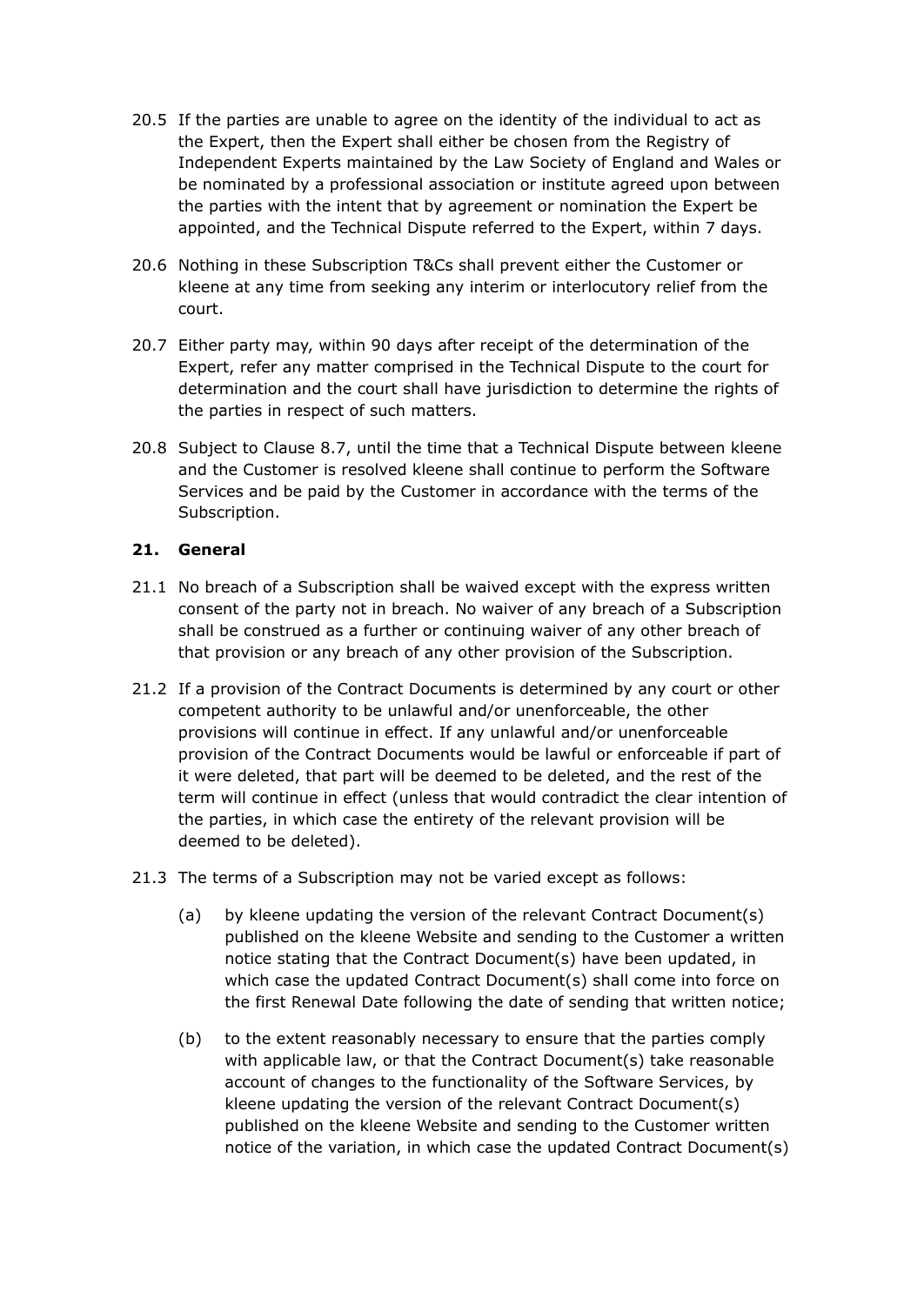shall come into force at the end of the period of 14 days following the date of sending of that written notice; and/or

(c) by means of a written document signed or otherwise agreed by or on behalf of each party.

The Customer may be required to click to accept or otherwise agree to the updated Contract Document(s) and, in any event, continued use of the Software Services after the sending of a notice of an update to the Customer shall constitute the Customer's acceptance of the updated Contract Document(s).

- 21.4 The Customer hereby agrees that kleene may assign kleene's contractual rights and obligations under a Subscription to any member of kleene's group of companies or to any successor to all or a substantial part of the business of kleene from time to time. Save to the extent expressly permitted by applicable law, the Customer must not without the prior written consent of kleene assign, transfer or otherwise deal with any of the Customer's contractual rights or obligations under a Subscription.
- 21.5 Each Subscription is made for the benefit of the parties and is not intended to benefit any third party or be enforceable by any third party. The rights of the parties to terminate, rescind, or agree any amendment, waiver, variation or settlement under or relating to a Subscription are not subject to the consent of any third party.
- 21.6 The Contract Documents shall constitute the entire agreement between the parties in relation to each Subscription, and shall supersede all previous agreements, arrangements and understandings between the parties in respect of that subject matter.
- 21.7 The Contract Documents shall be governed by and construed in accordance with English law.
- 21.8 kleene may bring and pursue proceedings against the Customer to enforce the terms of a Subscription in any jurisdiction in which the Customer is incorporated, resident or situated from time to time. Subject to this and to Clause 20, the courts of England shall have exclusive jurisdiction to adjudicate any dispute arising under or in connection with a Subscription.

# **22. Interpretation**

- 22.1 In the Contract Documents, a reference to a statute or statutory provision includes a reference to:
	- (a) that statute or statutory provision as modified, consolidated and/or re-enacted from time to time; and
	- (b) any subordinate legislation made under that statute or statutory provision.
- 22.2 The Clause headings do not affect the interpretation of the Contract Documents.